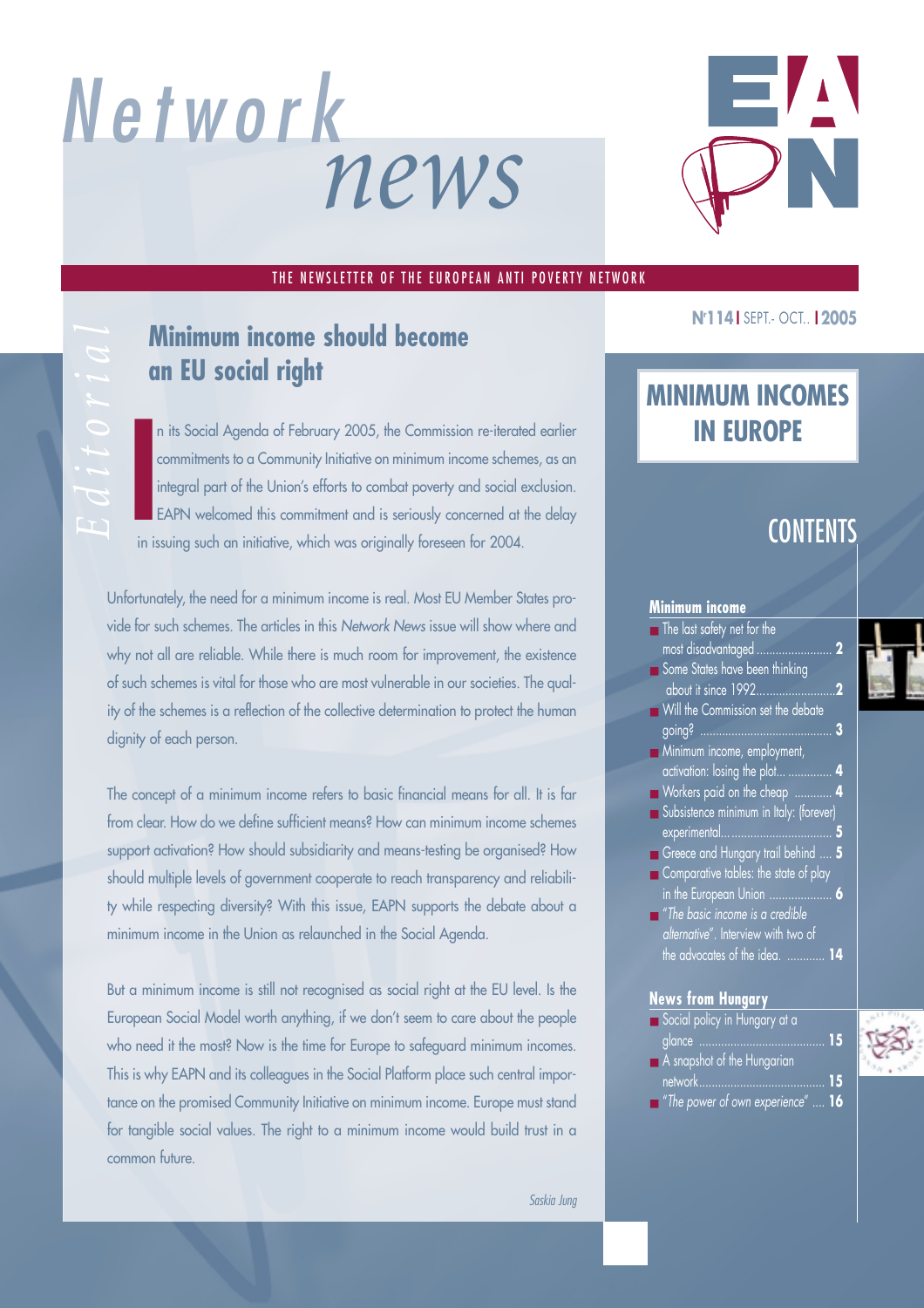

#### **Since June 1992...**

True, it was only a Recommendation, but it was a unanimous one. On 24 June 1992, the European Council laid down - admittedly very general - common criteria on "sufficient resources and social assistance in social protection systems". The Member States were asked to:

- recognize the basic right of a person to sufficient resources and social assistance to live in a manner compatible with human dignity as part of a comprehensive and consistent drive to combat social exclusion;
- to give access to that right without time limits within the framework of social protection arrangements;
- to fix the amount of resources considered sufficient to cover essential needs with regard to respect for human dignity,
- to implement the measures laid down in the Recommendation progressively as from now.

Since that time, some Member States have introduced or further developed such a system, (like Portugal in 1997), trialled various schemes like Italy, or have still yet to set up a general income guarantee system (Greece and, since enlargement, Hungary).

*Recommendation 92/441/EEC, Official Journal No. L 245 of 26/08/1992, pp. 46-48.*

## **The last safety net for the most disadvantaged**

"Minimum income" provision is often all that keeps des-

titute people and families from going under. But there is

no uniformity across Europe...

cornerstone of social protection systems, "minimum income" provision can be defined as an income guarantee that enables people who cannot fend for themselves to live a decent life. The right to a "subsistence minimum" is one that all citizens have (being universal), non-contributory (it involves no payment into a fund, unlike the insurance system) and means-tested. **A**

However generally accepted the definition, the term "minimum income" is not in common use in the Member States of the European Union.

"*Income Support*", "*Sozialhilfe*", "*Supplementary Welfare Allowance*", "*Dávky sociální péce*"… will doubtless mean more to most readers. Also, it is often confused with the minimum wage, which applies only to workers.

#### **Comparing like with like?**

Even more than the different names, what stands out from the systems in place (see table pp. 6 to 13) is the wide range of approaches: the basic principles may be broadly the same, but the practice can be completely different. **At 1 May 2004**, according to MISSOC data, five key characteristics stood out:

- **How the amount is set**: Austria, Germany, Lithuania and Slovakia define the level of support by a basic needs assessment (food, clothing, heating, etc), while other countries set a statutory amount, which may be increased afterwards. Yet others link it to unemployment benefit (Denmark), the minimum wage (Malta, Netherlands, Slovakia, Slovenia, Luxembourg) or the minimum pension (Portugal, Luxembourg).
- **Entitlement period**: most countries put no limit on how long minimum income can be drawn,

provided claimants continue to meet the requirements. Some countries, however, do set time limits, albeit renewable: one month in Estonia; three months in France, Lithuania and Slovenia; 12 months in Portugal and Spain; 24 months in Slovakia. Latvia is a case apart, where the entitlement is limited to nine months in any one year.

- **Age criteria**: often, the qualifying age for minimum income is set at 18. Only France, Spain and Luxembourg set a higher minimum age of 25. Claimants younger than this qualify only if they have family dependents or, for girls, if they are pregnant. In systems with no age limit, entitlement is often only theoretical for non-adult children, who are the responsibility of their parents.
- **Territorial level**: this is probably where the differences are most striking and where the question arises whether we are comparing like with like.

The diversity is striking. And confusing...

What connections are there between centralised systems and other completely regionalised ones, between schemes where amounts are set by national authorities, but regional authorities left to run the system, and others that let local councils make a top-up contribution

out of their own budgets. Confusing!?

■ **Availability for work**: on the other hand, nearly all minimum income systems make willingness to work a requirement, and refusing work is punished. In many countries - Belgium, France, Spain, the Netherlands and Slovenia are cases in point - it involves signing a personal integration contract. But often, the jobs or training have to be "appropriate" to the recipient's specific characteristics. The question remains how this principle is applied in practice, by different employment agencies, in different regions, etc.

#### **Is the protection working?**

As we have seen, a comparative analysis of Member States' systems is nigh-impossible. How much harder, then, to gauge their effectiveness!

A study of 13 "old" Member States (excluding the Netherlands and Sweden), published in April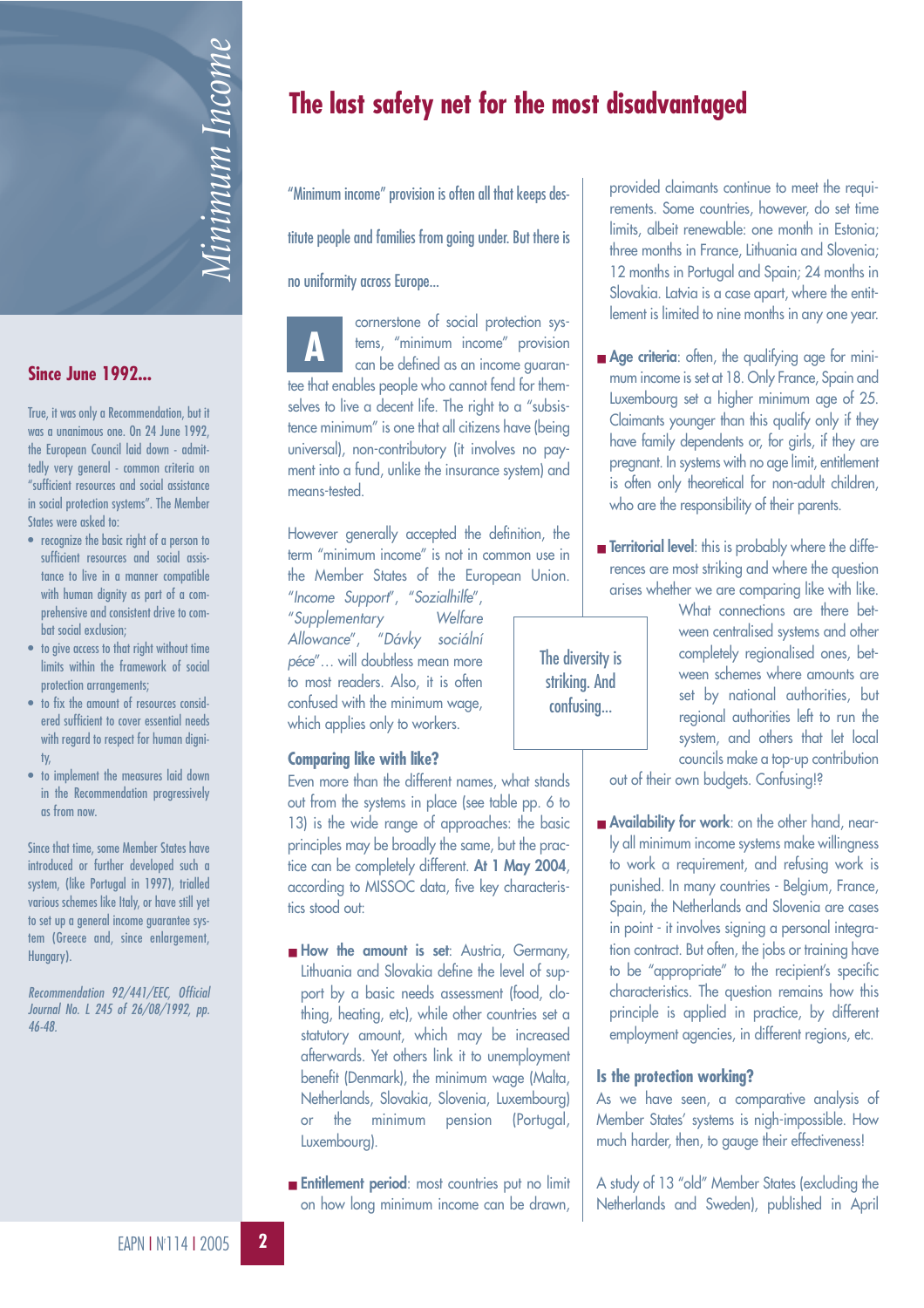2004 (1), reports that the number of people living on less than the minimum income is far above the actual number of recipients. There are many reasons: marginal employment, insurance-based benefits below minimum income level, conditionality, non take-up due to lack of information, benefits docked for direct repayment of debts, etc

The study also finds other more structural reasons for differing effectiveness of national social protection systems: "*Generosity in the level of benefits and the duration of entitlement proved to have a fairly strong and significant protective effect (…). Obviously, people can not fall through the "safety net of last resort" (guaranteed minimum income) if the primary and secondary safety nets (labour protection and mainstream social security) are strong enough*".

The existence of a right to a minimum income is therefore no guarantee that needy households will benefit from it. The authors therefore argue for potential beneficiaries to be given better information by social security agencies, and the automatic granting of benefit, even if that means setting up follow-up and checking procedures.

#### **And the new Member States?**

Among the new Member States, the European Commission, reporting on the social situation in the EU in 2004 (2), said that, "*coverage and adequacy of social protection to ensure minimum adequate resources remains a fundamental problem*". In the 1990s, welfare responsibilities tended to be devolved to local municipalities, which had to face serious administrative and financial problems. Since then, many of the States that joined the European club in May 2004 (including the Baltic States and Slovakia) have put safety nets for the most disadvantaged in place, while others (Cyprus, Czech Republic) have strengthened their provision.

In the same report, however, the Commission suggests that these systems in the new Member States are still less than effective: poor targeting, widespread under-coverage and low levels of benefits. This makes it hard to compare them with those in the "old" Member States, the Commission adds.

**The European Union steps in...** Since the European Council adopted Recommendation



92/441/EEC of 24 June 1992 (see sidebar p.2), the European Commission has been keeping tabs on the introduction of minimum resources systems.

In January 1999, it tabled a report on the implementation of the Recommendation which found that the number of minimum income recipients had risen since the end of the 1980s. Single men and single-parent families made up a large proportion of them.

The report also found an approximation taking place between unemployment benefit and minimum income, with many Member States having decided to shorten unemployment benefit entitlement periods, reduce the amounts paid or impose more restrictive eligibility conditions. This situation had induced some Member States to transfer responsibilities from the national budgets (on which unemployment benefits depend) to regional and/or local budgets (on which minimum income benefits depend).

The long-awaited future Community initiative (see sidebar p.3) will focus primarily on the role of minimum income in the integration of people experiencing exclusion from the labour market. The Commission has already said that consultations will mainly be with the social partners who are "*directly involved in implementing inclusion measures via the labour market*". The issue for EAPN and anti-poverty NGOs will be to make their voice heard… so that the net does not stay a leaky sieve!

#### *Vincent Forest*

*(1) The big holes in the net: structural gaps in social protection and guaranteed minimum income systems in 13 EU countries, Ides Nicaise, Steven Groenez (HIVA, KU Leuven): www.hiva.be*

*(2) Social situation in the European Union 2004:*

*http://europa.eu.int/comm/employment\_social/social\_situation/ socsit\_en.htm#2004*

#### **WILL THE COMMISSION SET THE DEBATE GOING?**

The Commission's latest Social Agenda published last February heralded a Community initiative on "*minimum income schemes and the integration of people excluded from the labour market*", taking action on the debate on national minimum income schemes it pledged to set rolling in the previous Social Agenda.

In it, the Commission concluded that a large number of people are still in considerable difficulties and obtaining neither employment nor the national minimum income protection, and said it would be engaging consultations in 2005 on why the existing schemes are not effective enough.

This is a debate that NGOs have long been waiting for, and which should already have been launched before the end of 2004; it now looks like we shall be left hanging fire until at least 2006. This is a serious disappointment for anti-poverty NGOs, who saw this Community initiative as one of the keystones of the Social Agenda. Minimum income systems are the primary social safety net and the fact that they are "*not effective enough*" in the Commission's words is seriously affecting the lives of millions of people.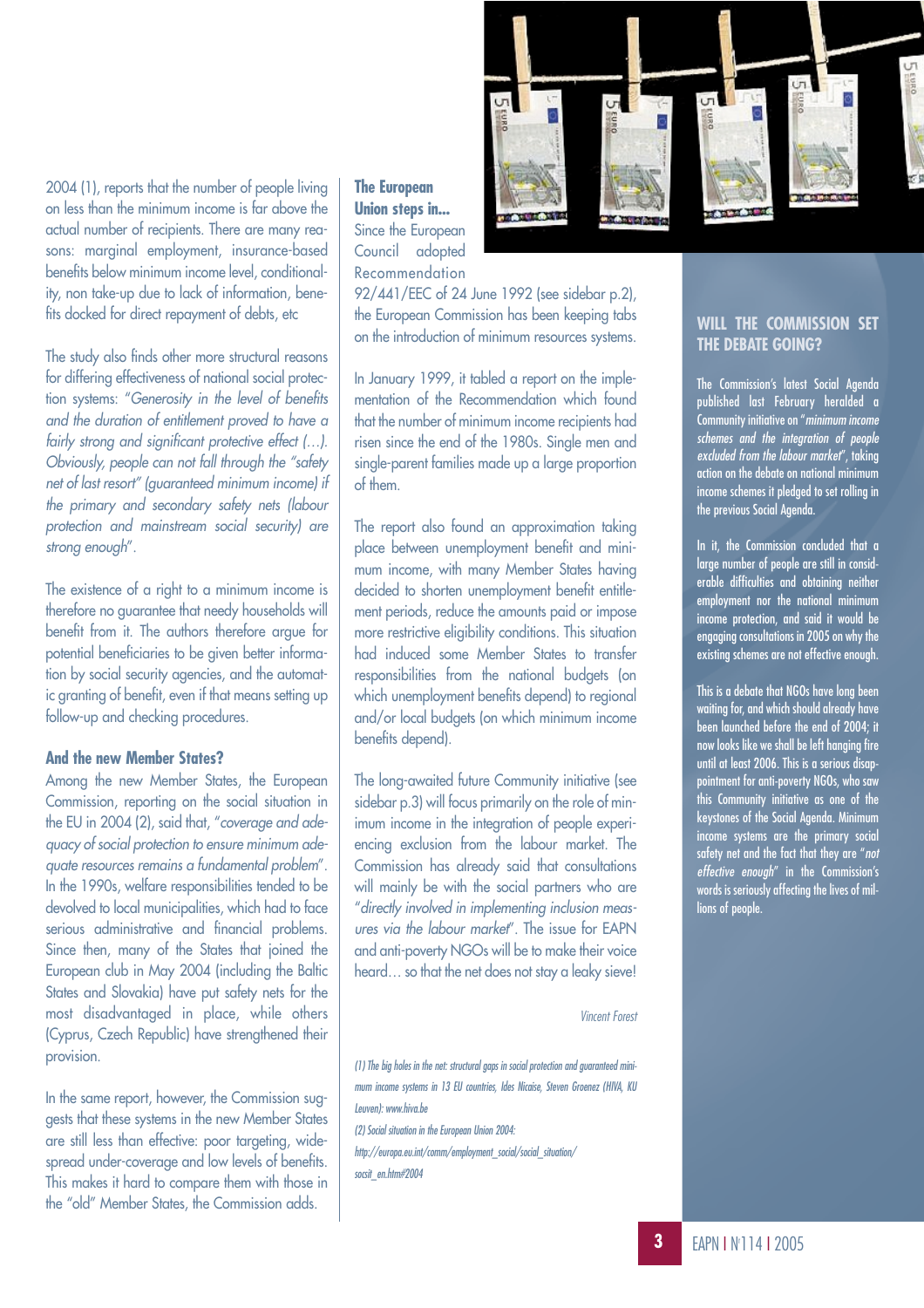#### **Workers paid on the cheap**

Minimum income and minimum wage are clearly linked, especially in the debate on "employment traps", such as when a minimum wage worker earns less than they did on minimum income benefit because of the new employment-related costs (childcare, transport, etc.). The less the differential, the more the benefit of a minimum wage job declines from marginal to nil.

A national minimum wage exists in 18 of the 25 Member States (Belgium, Spain, Estonia, Greece, France, Hungary, Ireland, Latvia, Lithuania, Luxembourg, Malta, Netherlands, Poland, Portugal, Slovakia, Slovenia, Czech Republic, and United Kingdom). The minimum wage is set by the authorities, usually after consulting the two sides of industry, made statutory, and normally applies to all workers.

Within the EU-25, at 1 January 2005, the gross minimum wage ranged from 116 euros (Latvia) to 1467 euros (Luxembourg) - a factor of approximately 1:13. However, eliminating the effect of price level differences gives a factor of approximately 1:5.

*See Eurostat, Statistics in Focus, Theme 3, Population and social conditions, 7/2005, Minimum wages 2005: major differences between EU Member States.*



trictly speaking, minimum income is meant to be a universal safety net, and is not the same thing as insurance-based replacement income benefits. But there is a complex web of linkages between a guaranteed "subsistence minimum", and the income bridges that are linked to spells of unemployment. A discussion of these overlaps could not be more timely in these worrying times of high unemployment, workfare-driven social policies, and the development of activation policies that take a carrot-and-stick approach to replacement incomes. **S**

#### **It's about poverty...**

Different countries are stepping up the reciprocity element of replacement incomes paid to those out of work, whether as unemployment pay or minimum income. Activation policies are tightening up the eligibility criteria, clamping down and apply-

ing financial sanctions to potential recipients on the basis of the efforts they are making, and their proactivity. Some countries, too, are slashing periods of entitlement to unemployment benefit before shifting recipients onto lower welfare benefit incomes.

The first and most glaring effect

of these policies is to push people with already minimal resources even deeper into poverty. But no discernible effort is being made to systematically gauge the scale of these penalties and their impact on poverty. It is also clear that replacement incomes are not keeping pace with the rising cost of living, and too little to cover an individual's basic needs.

The unemployed are now poorer in absolute terms and bearing the full brunt of widening inequalities. Replacement income is seen less as a right in order to live a decent life than a carrot to reward good behaviour judged by criteria that people experiencing poverty and social exclusion have neither an individual or collective say in setting.

#### **... and perceptions**

Because what this is about, is not only pushing those affected immediately into poverty, but also, what our society thinks of them. They are seen as not trying hard enough to find a job. While this may possibly hold good for a tiny few unemployed, it is a cheap and over-simplistic jibe when applied to all people facing difficulties. It ignores both the actual scarcity of jobs, and the multidimensional nature of poverty, which means that some people require substantial long term support to help them get back in touch with employment.

The plain fact is that the objective arguments in support of these reforms are limited. There is a big risk of this misguided analysis shaping policies that do not work well: once the minority of those who were not very far out of touch with work have been returned to it, the tangible result could be a

An adequate replacement income is vital to getting people the back to work

worsening situation for most.

By contrast, a sufficient, regular income combined with personalised support is the best way to help people back into society and into work. And the public social and employment services would be better employed in providing constructive support to

people in a climate of trust than hunting down the odd cheat.

The "Scandinavian model" is often praised for the flexibility of its labour market, but generous social security benefits are part of the package. It would be fraught with danger to export just a cut-down version of this model, especially to some of the ten "new countries" suffering high unemployment and widespread poverty.

> *Claire Champeix EAPN Policy Officer*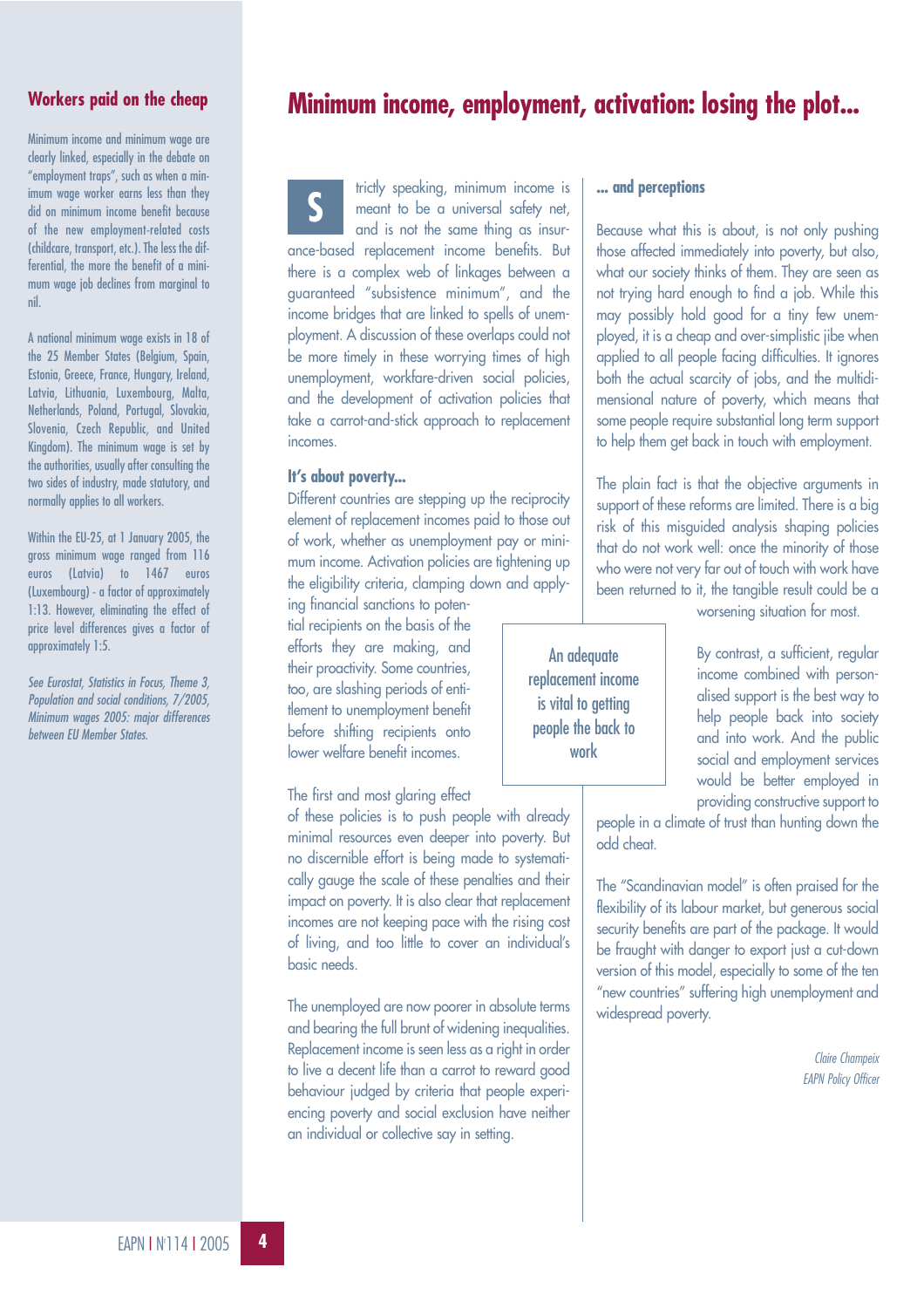### **Subsistence minimum in Italy: (forever) experimental...**

State-Region cofinancing leaves southern regions falling behind

he minimum income trial scheme introduced in 39 Italian municipalities in 1998, and subsequently extended to another 267 in 2000, officially came to an end in April 2003 when the final 36 million euros were paid out to all the municipalities involved in the trial. **T**

Although a success (albeit questionable, especially as regards local authorities' abilities to run the scheme properly) and despite the scheme being included as a good practise in

the National Action Plan on social inclusion 2001, the signatories to the *Covenant for Italy* (1) were backing away as early as July 2002 from bringing the scheme into general operation due to the "*impossibility of statutorily identifying those who are*

*entitled*". The final page was turned on the experimental minimum income scheme in the *White Paper on the welfare state* (February 2003), which also flagged up a new instrument, the Income of Last Resort (Reddito di Ultima Istanza - RUI), to be developed and funded in coordination with regional authorities and local bodies.`

#### **Two-thirds of the poverty is in Southern Italy**

The first budget funding for RUI rollout was allocated in the State Finance Act 2004, under the authority of the Outline Welfare Policy Reform 2000 (Act 328/2000), forming a full part of the federal reform of the State of 2001.

A feasibility study (2) done for the Ministry for Labour and Social Policies estimated that the families who would qualify for this income accounted for approximately 2.7% of the Italian population, and the annual funding requirement would be 1.67 billion euros. But the first critics of the Income of Last Resort were and still are anti-poverty and social exclusion organizations.

As has been pointed out from many sides, not least by the Board of inquiry on social exclusion in its last report (2003-2004), the State-Region cofinancing system seems to have been purposedesigned "to finance the wealthiest Regions that are most able to undertake such actions", once more leaving the poorest regions of the South those with few taxable incomes where two in three of the poor live - trailing. Also, the system risks swallowing up an already fragmented welfare system in which entitlements are claimable less by reference to actual need than where the needs are geographically. It is also not yet clear whether the new instrument will form part of the basic welfare services that the State has to underwrite or whether it will be left solely to the regional author-

> ities to decide whether the measure is needed and its scope.

**Results far from certain** Some Italian regions, especially

> in the South (Campania and Basilicata), have developed and are trying out specific measures within the limits of their budgets, specific to their area's character-

istics. But these are new and untried measures whose impact can not be assessed yet. Other central and northern regions are also carrying out feasibility studies and tentative trials along the same lines.

Arguably, when developing the RUI, the legislature did not simply disregard the results of the minimum income trial, therefore, but, faced with the organisational limitations of local authorities revealed by the trial, decided to hand responsibility for running the new system to local authorities but not to give them means of support.

> *Letizia Cesarini Sforza EAPN Italy (CILAP)*

*(1) Agreement for a "new welfare state" between the Berlusconi Government and the two sides of industry, apart from CGIL (Confederazione Generale Italiana del Lavoro), the biggest Italian trade union, which refused to sign up to it. (2) P. Sestito and V.Nigro, La sensibilità alle regole di accesso della spesa aggregata e della composizione dei beneficiari nel sostegno al reddito di ultima istanza: alcune valutazioni, Ministry for Labour and Social Policies, Rome, March 2004.*

#### **GREECE AND HUNGARY TRAIL BEHIND**

Not all minimum income systems are anywhere near equally effective, but two countries - Greece and Hungary - stand out for having no general guaranteed minimum income scheme in their social protection systems. Both are absent from the tables on the following pages, therefore.

In Greece, the prerequisite for being directly covered by social security is to be working. The affiliation to a scheme depends on the nature and the type of work performed (salaried worker, farming, self-employed). There are great number of insurance funds and schemes, each subject to a different legislation. In some cases, benefits, the conditions for granting those benefits, and the corresponding formalities differ from one institution to another.

In Hungary, public social assistance is a means-tested system, which is partly financed by the central budget (90%) and partly from the local governments' own budgets (10%). It is managed by the local governments, which grant the different social assistance benefits. The Ministry of Health, Social and Family Affairs has oversight of the system.

*Source: MISSOC*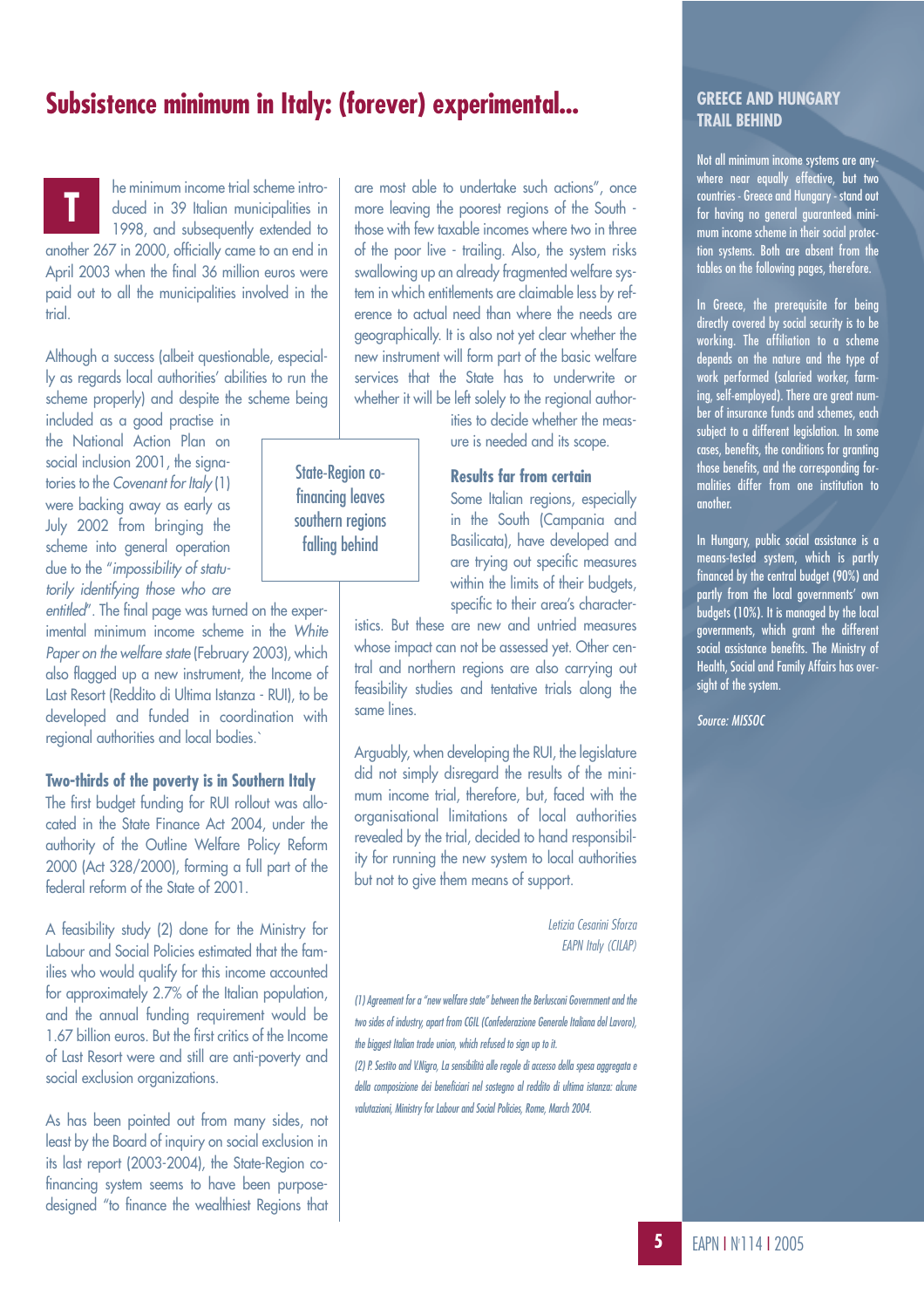## **Comparative tables: the state of play in the European Union**

**The following tables overview the Member States schemes concerning the general non-contributory minimum (situation on 1st May 200**

| <b>Member State</b>                                                     | <b>Designation/Basic principles</b>                                                                                                                                                                                                                                                                                                                                                                                                                                                              | <b>Entitled beneficiaries</b>                                           | <b>Duration/Age</b>                                                                                                                                             |
|-------------------------------------------------------------------------|--------------------------------------------------------------------------------------------------------------------------------------------------------------------------------------------------------------------------------------------------------------------------------------------------------------------------------------------------------------------------------------------------------------------------------------------------------------------------------------------------|-------------------------------------------------------------------------|-----------------------------------------------------------------------------------------------------------------------------------------------------------------|
| <b>AUSTRIA</b><br>Poverty threshold: EUR 789<br>Poverty rate: 12%       | Sozialhilfe.<br>To enable those persons to lead a decent life who need the help of need.<br>society.<br>Differential amount. Subjective right, non-discretionary                                                                                                                                                                                                                                                                                                                                 | Single persons and households (families) in                             | Unlimited, until circumstances no<br>require it.<br>No age conditions.                                                                                          |
| <b>BELGIUM</b><br>Poverty threshold: EUR 774<br>Poverty rate: 13%       | Right to the social integration, including the Integration Income<br>(revenu d'intégration/leefloon).<br>Guaranteeing a right to social integration thanks to a job or to an<br>integration income coupled or not to an integration project. The<br>integration income must ensure a minimum income to persons not<br>disposing of sufficient resources and who are unable to procure<br>them by personal effort or other means.<br>Differential amount.<br>Subjective right, non-discretionary. | Individual right.                                                       | Unlimited.<br>With effect from 18 years of age<br>ty), with three exceptions: the min<br>pated by marriage, single persor<br>after (a) child(ren) and pregnant  |
| <b>CYPRUS</b><br>Poverty threshold: EUR 443<br>Poverty rate: 16%        | <b>Public Assistance.</b><br>The aim is to ensure a minimum standard of living for persons<br>(and families) whose financial resources are insufficient to meet<br>their basic and special needs. This is done through a subjective<br>right to a differential amount.                                                                                                                                                                                                                           | Individual and his/her family dependants.                               | Unlimited.<br>No age limits. In practice, Public<br>seldom given directly to children<br>years of age because it is their po<br>responsibility to support them. |
| <b>CZECH REPUBLIC</b><br>Poverty threshold: EUR 150<br>Poverty rate: 8% | Social Assistance Benefit (Dávky sociální péce).<br>Ensuring basic needs at the level of minimum standard of living.<br>Differential amounts.                                                                                                                                                                                                                                                                                                                                                    | All permanent residents.                                                | Unlimited.<br>No age requirements.                                                                                                                              |
| <b>DENMARK</b><br>Poverty threshold: EUR 812<br>Poverty rate: 10%       | Kontanthjælp (Social assistance).<br>Starthjælp (Settlement benefit).<br>Activation measures and/or benefits in kind are offered when a<br>person is, for particular circumstances (sickness, unemployment),<br>temporarily, for a shorter or longer period, without sufficient<br>means to meet his requirements or those of his family.<br>Differential amount.<br>Subjective right, with a discretionary element.                                                                             | Individual, except married: couples; children<br>have a personal right. | Unlimited.<br>No conditions relating to age (in<br>however, assistance is seldom giv<br>under 18 years of age because th<br>ported by their parents).           |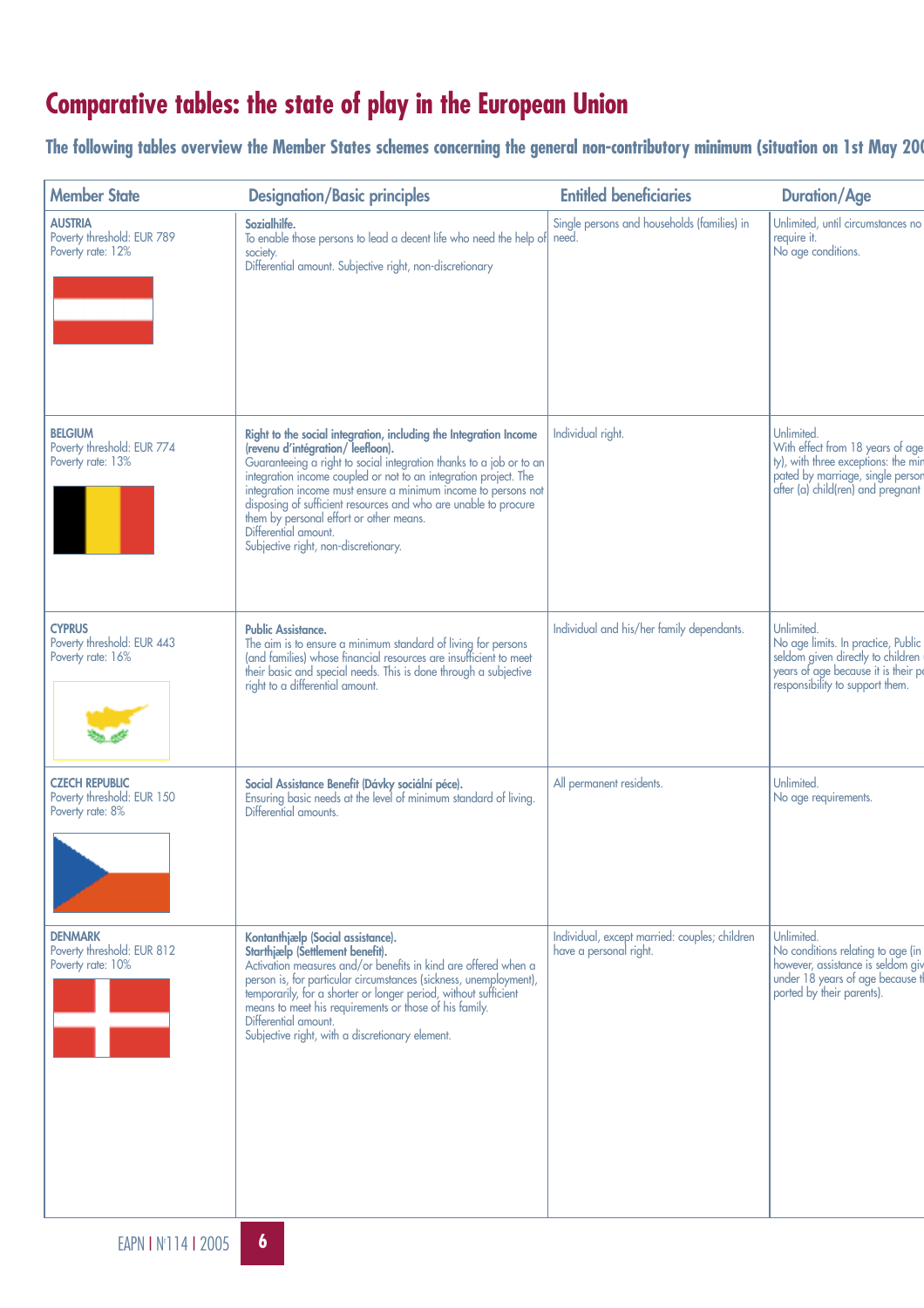## **04). No general scheme in Greece and Hungary.**

|                                                       | <b>Conditions</b>                                                                                                                                                                                                                                                                                                                                                                                 | <b>Determination</b>                                                                                                                                                                                                                                                                                                                                                                                                   | <b>Guaranteed amounts (case examples)</b>                                                                                                                                                                                                                                                                                                                                                                                                                                                                                                                                                                                                                                                                                                                                |
|-------------------------------------------------------|---------------------------------------------------------------------------------------------------------------------------------------------------------------------------------------------------------------------------------------------------------------------------------------------------------------------------------------------------------------------------------------------------|------------------------------------------------------------------------------------------------------------------------------------------------------------------------------------------------------------------------------------------------------------------------------------------------------------------------------------------------------------------------------------------------------------------------|--------------------------------------------------------------------------------------------------------------------------------------------------------------------------------------------------------------------------------------------------------------------------------------------------------------------------------------------------------------------------------------------------------------------------------------------------------------------------------------------------------------------------------------------------------------------------------------------------------------------------------------------------------------------------------------------------------------------------------------------------------------------------|
| longer                                                | Persons capable of work must be willing to<br>perform reasonable work. Exceptions: with<br>respect to age (men over the age of 65 and<br>women over the age of 60), with respect to<br>care obligations or current training.                                                                                                                                                                      | Basic rates (Richtsätze) are fixed by the Länder for<br>food, maintenance of clothes, personal hygiene,<br>heating and lighting, smaller household appliances<br>and personal needs of an appropriate education<br>and the participation in social life. The need which<br>is not covered by the basic rate (accommodation,<br>clothing, etc.) is to be covered by supplementary<br>cash benefits or benefits in kind. | Different amounts in the individual Federal States (without family<br>allowances):<br>• Single persons: EUR 390.30 to EUR 511.50<br>• Couple without children: EUR 577 to EUR 758.40<br>Single parent: EUR 333 to EUR 464.60<br>• Partner: EUR 195.50 to EUR 293.80<br>Examples including family allowances:<br>• Couple, 1 child (10 years): EUR 825.90 to EUR 1,031.50<br>• Couple, 2 children (8 and 12 years): EUR 1,058.40 to EUR 1,299.20<br>• Couple, 3 children (8, 10 and 12 years): EUR 1,321.80 to EUR<br>1.597.80<br>• Single parent, 1 child (10 years): EUR 583.90 to EUR 737.70<br>• Single parent, 2 children (8 and 10 years): EUR 828.90 to EUR 1,005.40                                                                                               |
| (civil majori-<br>ors emanci-<br>s looking<br>minors. | Prove willingness to work, unless impossible<br>for equity or health reasons, through a con-<br>tract relating to an individual social integration<br>plan within 3 months of the initial claim.                                                                                                                                                                                                  | At national level. No regional differentiation.<br>The initial amounts are those that, at the time of the<br>legislation, have been fixed as the Minimum subsis-<br>tence resources increased by 4%. Thanks to the<br>individual rights, two cohabitation rates are grant-<br>ed for couples.                                                                                                                          | Monthly amounts without family allowances<br>which may differ depending on the situation:<br>• Person living alone: EUR 595.32<br>• Couple with or without children: EUR 793.76<br>• Single parent family: EUR 793.76<br>• Cohabitant: EUR 396.88<br>Amounts incl. family allowances:<br>• Couple with one child (10 years): EUR 931.25<br>• Couple with 2 children (8, 12 years): EUR 1,130.96<br>• Couple with three children (8-10-12 years): EUR 1,365.39<br>- Single parent with one child (10 years): EUR 931.25<br>- Single parent family with 2 children (8, 10 years): EUR 1,117.38                                                                                                                                                                             |
| Assistance is<br>Jnder 18<br>arents'                  | Taking into account personal and family cir-<br>cumstances, healthy persons of working age<br>are expected to seek "all work".<br>Not to have assets or savings amounting to<br>more than CYP 500 (EUR 853) for one indi-<br>vidual and CYP 250 (EUR 426) for every<br>dependant.<br>The whole family should not have assets or<br>savings amounting to more than CYP 1,000<br>(EUR 1,705) total. | Parliament sets the minimum based on a proposal<br>made by the Ministry of Labour and Social<br>Insurance.                                                                                                                                                                                                                                                                                                             | Monthly amounts (basic needs and personal expenses) for households with<br>no other income):<br>Single person: CYP 194 (EUR 331)<br>· Couple without children: CYP 291 (EUR 496)<br>• Couple with 1 child (10 years): CYP 351.50 (EUR 599)<br>• Couple with 2 children (8, 12 years): CYP 412 (EUR 702)<br>• Couple with 3 children (8, 10, 12 years): CYP 472.50 (EUR 806)<br>• Single parent, 1 child (10 years): CYP 254.50 (EUR 434)<br>• Single parent, 2 children (8, 10 years): CYP 315 (EUR 537)                                                                                                                                                                                                                                                                 |
|                                                       | Willingness to work is a condition for entitle-<br>ment, with the exception of children under 18<br>and adults over 65 years (recipients of pen-<br>sion).                                                                                                                                                                                                                                        | Determined by law. Fixed by Central Government.                                                                                                                                                                                                                                                                                                                                                                        | Single person household (no other income): CZK 4,100 (EUR 126)<br>• One adult with one child aged 7 years (no other income): CZK 6,530<br>(EUR 201)<br>• Two adults and two children age 5 and 11 years (no other income): CZK<br>11,440 (EUR 351)                                                                                                                                                                                                                                                                                                                                                                                                                                                                                                                       |
| practice,<br>en to children<br>ney are sup-           | Beneficiaries with no other problem than the<br>unemployment must actively look for a job.<br>Payment suspended if the beneficiary refuses<br>without sufficient reason to participate in an<br>activation measure or does not report to a job<br>opportunity, several times, in the framework of<br>the activation.                                                                              | At national level. No regional differentiation.<br>The starting point of the amount is 80% of the max-<br>imum unemployment benefit for parents with chil-<br>dren living in Denmark and 60% of this maximum<br>for persons with no children.                                                                                                                                                                          | Monthly amounts not including housing allowance:<br>• Persons supporting at least one child: DKK 11,174 (EUR 1,502)<br>• Single person over 25 years: DKK 8,409 (EUR 1,130).<br>• Under 25 years of age, living with parents: DKK 2,616 (EUR 352)<br>• Under 25 years, living separately: DKK 5,419 (EUR 728)<br>Case examples including Child benefit (monthly amounts):<br>· Couple (>25) without children: DKK 16,818 (EUR 2,260)<br>• Couple with 1 child (10 years): DKK 23,130 (EUR 3,108)<br>• Couple with 2 children (8+12 years): DKK 23,912 (EUR 3,213)<br>• Couple with 3 children (8+10+12 years): DKK 24,694 (EUR 3,318)<br>• Single parent, 1 child (10 years): DKK 14,721 (EUR 1,978)<br>• Single parent, 2 children (8+10 years): DKK 15,503 (EUR 2,083) |

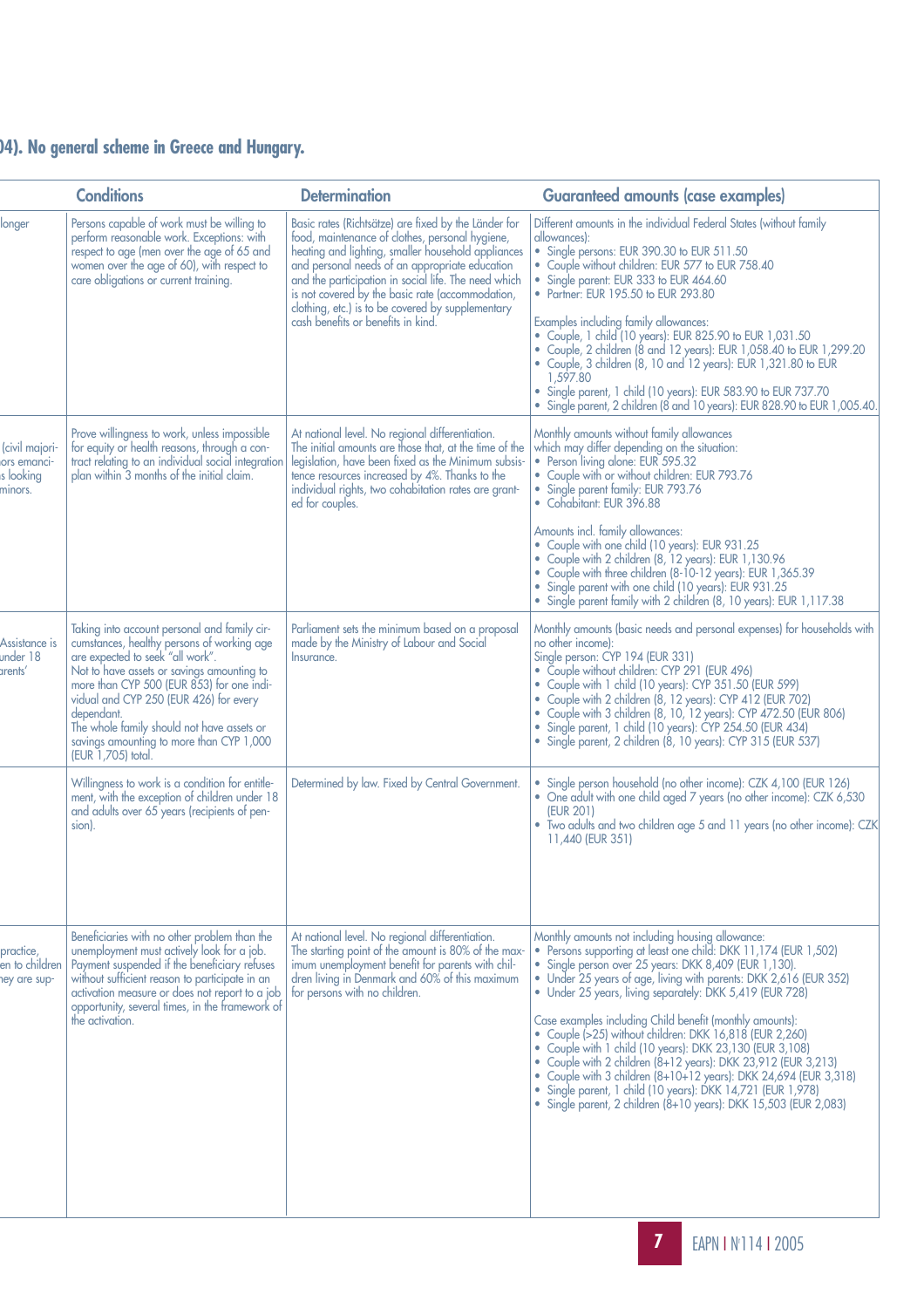| <b>Member State</b>                                               | <b>Designation/Basic principles</b>                                                                                                                                                                                                                                                                                                                                                                                                                                                                                    | <b>Entitled beneficiaries</b>                                                                                                                  | <b>Duration/Age</b>                                                                                                                                                                                                     |
|-------------------------------------------------------------------|------------------------------------------------------------------------------------------------------------------------------------------------------------------------------------------------------------------------------------------------------------------------------------------------------------------------------------------------------------------------------------------------------------------------------------------------------------------------------------------------------------------------|------------------------------------------------------------------------------------------------------------------------------------------------|-------------------------------------------------------------------------------------------------------------------------------------------------------------------------------------------------------------------------|
| <b>ESTONIA</b><br>Poverty threshold: EUR 111<br>Poverty rate: 18% | Subsistence benefit (toimetulekutoetus).<br>Differential amount guaranteeing a minimum income to all resi-<br>dents.                                                                                                                                                                                                                                                                                                                                                                                                   | Individual, while the household composition is<br>taken into account.                                                                          | Granted and renewed on a mont<br>No age requirements.                                                                                                                                                                   |
|                                                                   |                                                                                                                                                                                                                                                                                                                                                                                                                                                                                                                        |                                                                                                                                                |                                                                                                                                                                                                                         |
| <b>FINLAND</b><br>Poverty threshold: EUR 640<br>Poverty rate: 11% | Toimeentulotuki.<br>Social assistance is a form of last resort assistance. The assistance<br>is given when a person (family) is temporarily, for a shorter or<br>longer period without sufficient means to meet the necessary costs<br>of living.                                                                                                                                                                                                                                                                      | In principle individual right; the situation of the<br>household (married or unmarried couples and<br>minor children) is considered as a whole | Unlimited.<br>No age condition (in practice, has assistance is seldom given individendly<br>dren under 18 years of age beco<br>are obliged to support their child                                                       |
| <b>FRANCE</b><br>Poverty threshold: EUR 730<br>Poverty rate: 15%  | Revenu Minimum d'Insertion (RMI).<br>To enable those in need to dispose of minimum revenues in order<br>to satisfy essential requirements and to encourage sociological<br>and professional integration of deprived persons.<br>Differential amount (the situation of the family is taken into<br>account). Subjective right, non-discretionary.                                                                                                                                                                       | Individual right. Family situation is taken into<br>account (couple married or not, children,<br>adults, dependants under 25 years of age).    | Three months, possibility to be ex<br>periods of between three months<br>year.<br>With effect from 25 years of age<br>25 who have to support a child,<br>yet born.                                                      |
| <b>GERMANY</b><br>Poverty threshold: EUR 791<br>Poverty rate: 11% | Sozialhilfe.<br>To enable the recipients who are unable to support themselves to<br>enjoy a decent standard of living and to place them in a position<br>to live independently of social assistance.<br>Differential amount. Subjective right, non-discretionary.                                                                                                                                                                                                                                                      | Individual or independent family unit.                                                                                                         | Unlimited, until circumstances no<br>require it.<br>No age condition; minors can clo<br>own right. As of the age of 65 th<br>under the law on guaranteeing b<br>is claimed instead of the assistant<br>tence resources. |
| <b>IRELAND</b><br>Poverty threshold: EUR 661<br>Poverty rate: 21% | <b>Supplementary Welfare Allowance.</b><br>Supplementary Welfare Allowance gives a basic weekly income<br>to people who have little or no means. In addition, lump-sum pay-<br>ments can be made to meet urgent or exceptional circumstances.<br>Differential amount.<br>Statutory entitlement to basic weekly allowance, provided the gen-<br>eral conditions are satisfied. Lump-sum payments and weekly sup-<br>plements for rent or mortgage costs are discretionary.                                              | Basic allowance is paid to the individual, with<br>supplements in respect of adult and child<br>dependants.                                    | Unlimited.<br>Normally paid from 18 years of                                                                                                                                                                            |
| <b>ITALY</b><br>Poverty threshold: EUR 587<br>Poverty rate: 19%   | "Minimo Vitale" or "Reddito minimo"<br>(minimum income).<br>Allowance which achieves a transfer of public resources in favour<br>of citizens who really have no work and who do not have an<br>income above a certain determined level (corresponding to a<br>hypothetical subsistence level).<br>Differential amount according to the composition of the family<br>and of the basic minimal income fixed by the region, the munici-<br>palities and the local Health Centres.<br>Subjective right, non-discretionary. | All citizens in a situation of need due to a lack<br>of individual economic resources.                                                         | Limited, with possibility of renewd<br>on duration of the situation of nee<br>No age limit; apart from the Regi<br>Campania which rules the attend<br>administered by the communities<br>orphans.                       |
|                                                                   |                                                                                                                                                                                                                                                                                                                                                                                                                                                                                                                        |                                                                                                                                                |                                                                                                                                                                                                                         |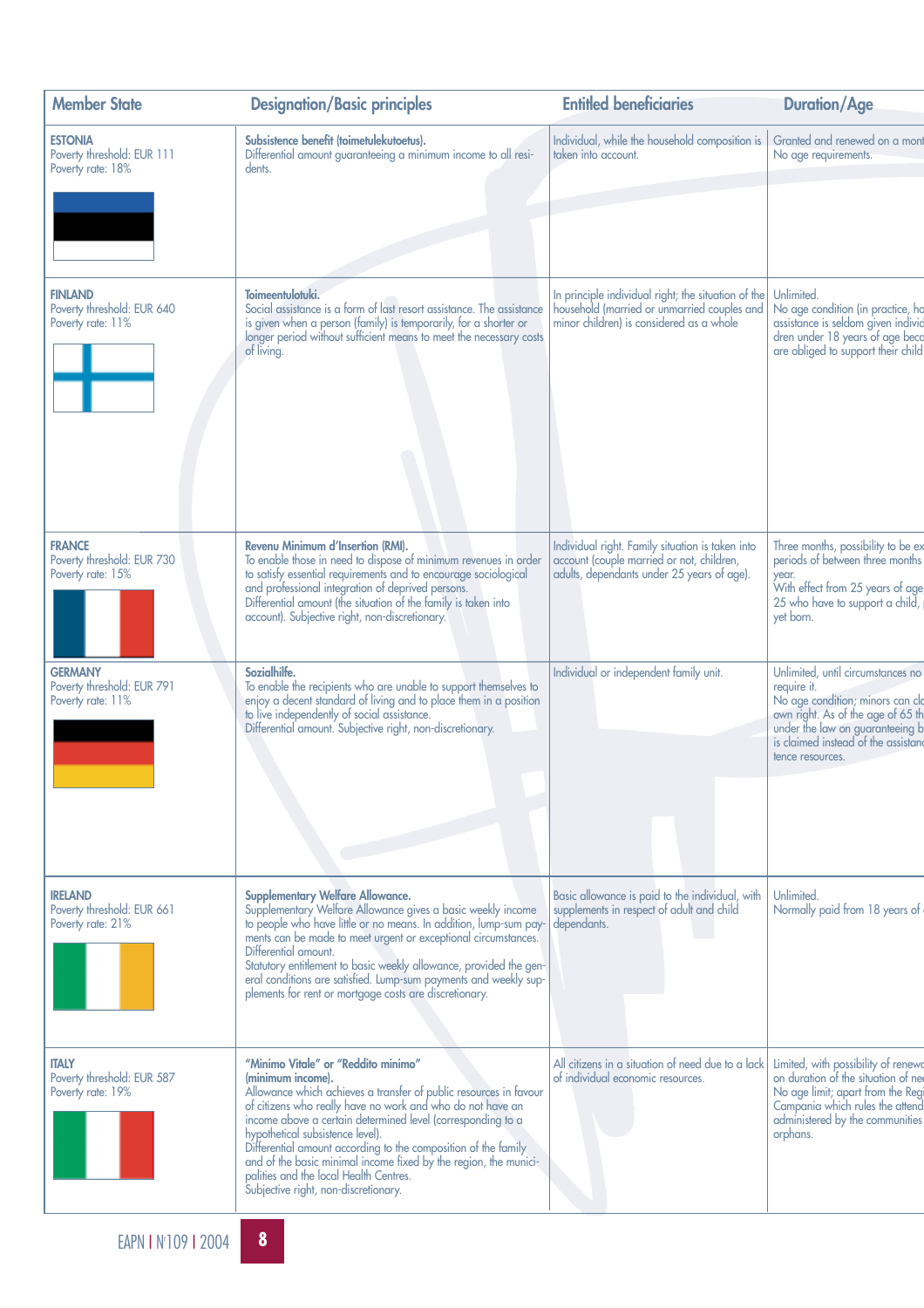|                                                                        | <b>Conditions</b>                                                                                                                                                                                                                                                                                                                                                                                                                     | <b>Determination</b>                                                                                                                                                                                                                                                                                                                                                                                                                                                                                                                                                                                                                                                                                                                                         | <b>Guaranteed amounts (case examples)</b>                                                                                                                                                                                                                                                                                                                                                                                                                                                                                                                                                                                                                                                                                                                                                                                                                                                                                                                                                                                     |
|------------------------------------------------------------------------|---------------------------------------------------------------------------------------------------------------------------------------------------------------------------------------------------------------------------------------------------------------------------------------------------------------------------------------------------------------------------------------------------------------------------------------|--------------------------------------------------------------------------------------------------------------------------------------------------------------------------------------------------------------------------------------------------------------------------------------------------------------------------------------------------------------------------------------------------------------------------------------------------------------------------------------------------------------------------------------------------------------------------------------------------------------------------------------------------------------------------------------------------------------------------------------------------------------|-------------------------------------------------------------------------------------------------------------------------------------------------------------------------------------------------------------------------------------------------------------------------------------------------------------------------------------------------------------------------------------------------------------------------------------------------------------------------------------------------------------------------------------------------------------------------------------------------------------------------------------------------------------------------------------------------------------------------------------------------------------------------------------------------------------------------------------------------------------------------------------------------------------------------------------------------------------------------------------------------------------------------------|
| hly basis.                                                             | Persons of working age who are without a job<br>must be registered as unemployed at the<br>labour market office.<br>The local municipality may refuse to grant the<br>benefit to those capable of work and aged<br>between 18 and retired age, who are neither<br>working nor studying and have repeatedly<br>refused, without due cause, offers of suitable<br>work or participation in rehabilitation or edu-<br>cation programmes. | Government establishes the Subsistence benefit at<br>national level.                                                                                                                                                                                                                                                                                                                                                                                                                                                                                                                                                                                                                                                                                         | Monthly amounts of Subsistence benefit including child allowance for<br>households with no other income:<br>• Single person: EEK 500 (EUR 32)<br>• Couple without children: EEK 900 (EUR 58)<br>• Couple with 1 child: EEK 1,600 (EUR 102)<br>• Couple with 2 children: EEK 2,300 (EUR 147)<br>• Couple with 3 children: EEK 3,150 (EUR 201)<br>• Single parent, 1 child: EEK 1,200 (EUR 77)<br>· Single parent, 2 children: EEK 1,900 (EUR 121)                                                                                                                                                                                                                                                                                                                                                                                                                                                                                                                                                                              |
| wever, social<br>lually to chil-<br><b>use parents</b><br>ren.         | Everybody is bound to support him/herself<br>first, and must try to get a job with a sufficient<br>salary at all times, as long as he/she is able to<br>work.                                                                                                                                                                                                                                                                         | Set by law at national level.                                                                                                                                                                                                                                                                                                                                                                                                                                                                                                                                                                                                                                                                                                                                | Monthly amounts of the basic social assistance benefit according to the<br>regional differentiation:<br>• Single person and single parent: EUR 377.15 or EUR 360.92<br>• Couple without children: EUR 641.16 or EUR 613.56<br>• Child over 17 years of age living with parents: EUR 275.32 or EUR<br>263.4<br>Child 10-17 years of age: EUR 264.01 or EUR 252.64<br>$\bullet$<br>• Child below 10 years of age: EUR 237.60 or EUR 227.38<br>Couple with 1 child (10 years): EUR 905.17 or EUR 866.20<br>• Couple with 2 children (8, 12 years): EUR 1,142.77 or EUR 1,093.58<br>• Couple with 3 children (8/10/12 years): EUR 1,342.21 or EUR<br>1,346.22<br>• Single parent, 1 child (10 years): EUR 641.16 or EUR 613.56<br>• Single parent, 2 children (8, 10 years): EUR 878.76 or EUR 840.94<br>Other expenses for which additional social assistance be granted include<br>93% of reasonable housing costs, substantial medical expenses, child day<br>care costs and other costs which are considered to be essential. |
| tended for<br>and one<br>those under<br>possibly not                   | Must be available for training, integration, or<br>employment activities on the basis of an inte-<br>gration contract.                                                                                                                                                                                                                                                                                                                | By decree at national level. No regional differentia-<br>tion.                                                                                                                                                                                                                                                                                                                                                                                                                                                                                                                                                                                                                                                                                               | Single person: EUR 417.88<br>Household without children: EUR 626.82<br>• Single parent family with 1 child: EUR 626.82<br>• Single parent family with 2 children: EUR 752.18<br>• Couple with 1 child: EUR 752.18<br>• Couple with 2 children: EUR 877.54<br>• Couple with 3 children: EUR 1,044.69                                                                                                                                                                                                                                                                                                                                                                                                                                                                                                                                                                                                                                                                                                                           |
| longer<br>im on their<br>e benefit<br>asic resources<br>te for subsis- | Persons capable of working must be prepared<br>to carry out all work offered to them, within<br>reason.                                                                                                                                                                                                                                                                                                                               | Set by the Länder. The standard rates (Regelsätze)<br>vary between EUR 282 and EUR 297 according to<br>the Land (situation as of 1 July 2003).<br>The assistance for subsistence resources (Hilfe zum<br>Lebensunterhalt) includes in particular food, accom-<br>modation, clothes, personal hygiene, household<br>equipment, heating and personal needs of daily<br>life. The regular allowances for food, household<br>equipment including household energy and person-<br>al needs of daily life are granted in form of stan-<br>dard rates. In addition, there are regular<br>allowances to cover the full cost of housing and<br>heating and further one-time benefits (einmalige<br>Leistungen). Supplementary benefits in cases of spe-<br>cial need. | Average needs within the framework of assistance for subsistence<br>resources (Hilfe zum Lebensunterhalt) - standard rate (Regelsatz), one-time<br>benefits (einmalige Leistungen), supplement for special need<br>(Mehrbedarfszuschlag) for single parents - in the old Länder (as of 1 July<br>2003) without taking account of the cost for housing.<br>• Single person: EUR 342<br>• Couple without children: EUR 618<br>• Couple with one child (10 years old): EUR 848<br>• Couple with 2 children (8 and 12 years old): EUR 1,078<br>Couple with three children (8, 10 and 12 years old): EUR 1,308<br>$\bullet$<br>Single parent family with one child (10 years old): EUR 572<br>Single parent family with 2 children (8 and 10 years): EUR 920<br>۰                                                                                                                                                                                                                                                                  |
| age.                                                                   | Not normally available for people in full-time<br>employment or full-time education.<br>Not available to people involved in trade dis-<br>putes but may be paid to their dependants.                                                                                                                                                                                                                                                  | The level of the basic rate is centrally determined at<br>national level by Government. No regional differ-<br>entiation.                                                                                                                                                                                                                                                                                                                                                                                                                                                                                                                                                                                                                                    | Basic minimum allowance (monthly rates):<br>Single person: EUR 584<br>• Couple without children: EUR 987<br>• Couple with one child: EUR 1,060<br>• Couple with 2 children: EUR 1,133<br>• Couple with 3 children: EUR 1,206<br>• Single parent family with one child: EUR 657<br>• Single parent family with two children: EUR 730<br>All child dependants are treated the same. EUR 16.80 per week, regard-                                                                                                                                                                                                                                                                                                                                                                                                                                                                                                                                                                                                                 |
| l depending<br>ed.<br>ance in kind<br>for minor                        | The beneficiary must be prepared to partici-<br>pate in activities in an effort to improve<br>his/her situation.                                                                                                                                                                                                                                                                                                                      | Determined by the Regions. Considerable regional<br>differentiation.                                                                                                                                                                                                                                                                                                                                                                                                                                                                                                                                                                                                                                                                                         | less of age.<br>Levels set by the regions (no information exists on the benefits granted by<br>municipalities and local Health Centres):<br>• Persons living alone: min. EUR 232, max. EUR 269<br>• 2 persons: min. EUR 338, max. EUR 542<br>• 3 persons: min. EUR 440, max. EUR 697<br>• 4 persons: min. EUR 542, max. EUR 852<br>• 5 persons: min. EUR 594, max. EUR 914<br>In the Aoste Valley and in the selfgoverned province of Trente, these<br>amounts are supplemented, by allowances for rent, heating and other gen-<br>eral costs.                                                                                                                                                                                                                                                                                                                                                                                                                                                                                |

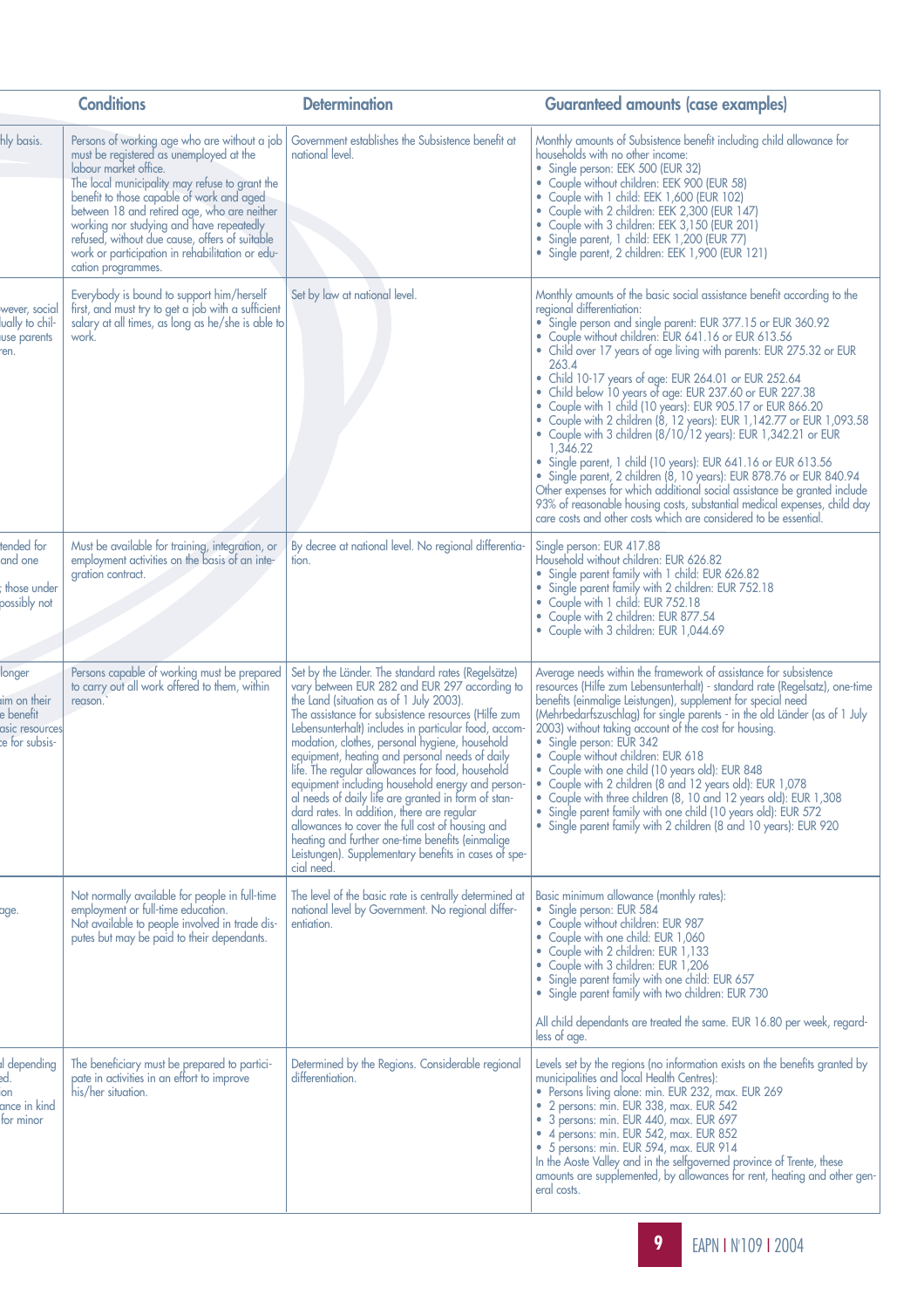| <b>Member State</b>                                                   | <b>Designation/Basic principles</b>                                                                                                                                                                                                                                                                                                                                                                                                                                                                                                                                                                                                             | <b>Entitled beneficiaries</b>                                                                                                                                                                                                          | <b>Duration/Age</b>                                                                                                                                                                                                                                                                                                                                                               |
|-----------------------------------------------------------------------|-------------------------------------------------------------------------------------------------------------------------------------------------------------------------------------------------------------------------------------------------------------------------------------------------------------------------------------------------------------------------------------------------------------------------------------------------------------------------------------------------------------------------------------------------------------------------------------------------------------------------------------------------|----------------------------------------------------------------------------------------------------------------------------------------------------------------------------------------------------------------------------------------|-----------------------------------------------------------------------------------------------------------------------------------------------------------------------------------------------------------------------------------------------------------------------------------------------------------------------------------------------------------------------------------|
| <b>LATVIA</b><br>Poverty threshold: EUR 101<br>Poverty rate: 16%      | Guaranteed Minimum Income Benefit (Pabalsts garanteta mini-<br>mala ienakuma limena nodrosinasanai).<br>To ensure a minimum level of income for each family member of<br>needy families whose income level is lower than set by the<br>Cabinet of Ministers.<br>The claimant is entitled to the benefit if he/she satisfies the condi-<br>tions laid down by law and on the basis of income and assets<br>(property) test.<br>The benefit is granted in cash or in kind.<br>The Guaranteed Minimum Income<br>Benefit is calculated as a difference between the amount set by the<br>Cabinet of Ministers (LVL 18 (EUR 28)) and person's income. | Citizens of Latvia; non-citizens and foreigners<br>who have received their personal identity<br>code, except persons who have received tem-<br>porary residence permits.                                                               | Granted for the period of 3 mont<br>renewable for a period no longe<br>months per year.<br>No age requirements.                                                                                                                                                                                                                                                                   |
| <b>LITHUANIA</b><br>Poverty threshold: EUR 94<br>Poverty rate: 17%    | Social Benefit (Socialine pasalpa).<br>Differential amount.                                                                                                                                                                                                                                                                                                                                                                                                                                                                                                                                                                                     | Families (including single persons) are entitled<br>to Social Benefit.                                                                                                                                                                 | Granted for three months. Social<br>be renewed (unlimited number of<br>the circumstances have not chang<br>No age requirements.                                                                                                                                                                                                                                                   |
| <b>LUXEMBOURG</b><br>Poverty threshold: EUR 1198<br>Poverty rate: 12% | Revenu Minimum Garanti.<br>To ensure sufficient means for a decent standard of living and<br>measures of professional and social integration.<br>The guaranteed minimum income can be either an integration<br>allowance or a supplementary allowance aiming at compensating<br>the difference between the highest amounts of the guaranteed<br>minimum income and the sum of the household resources.<br>Subjective right, non-discretionary.                                                                                                                                                                                                  | Individual right but family allowances avail-<br>able.                                                                                                                                                                                 | Unlimited.<br>With effect from 25 years; excep<br>sons unable to work, those who a<br>after a child or an invalid.                                                                                                                                                                                                                                                                |
| <b>MALTA</b><br>Poverty threshold: EUR 420<br>Poverty rate: 15%<br>라  | Social Assistance (Ghajnuna Socjali).<br>A subjective right to a non-contributory differential benefit that<br>aims to ensure a minimum income for those unable to maintain<br>themselves.                                                                                                                                                                                                                                                                                                                                                                                                                                                      | Head of households.                                                                                                                                                                                                                    | Unlimited.<br>From 18 to 60 years.                                                                                                                                                                                                                                                                                                                                                |
| <b>NETHERLANDS</b><br>Poverty threshold: EUR 693<br>Poverty rate: 11% | Algemene Bijstand.<br>To provide financial assistance to every citizen resident in the<br>Netherlands who cannot provide for the necessary costs of sup-<br>porting himself or his family, or cannot do so adequately, or who<br>is threatened with such a situation. The allowance is aimed at<br>achieving again a position in which the claimant can independ-<br>ently meet the necessary costs of living. National norms have<br>been established. In addition, local municipalities can provide<br>other allowances.                                                                                                                      | In principle an individual right; households<br>assistance applied for and received by one of<br>the partners as a family assistance; upon<br>request half of the amount of the assistance<br>can be received by each of the partners. | Unlimited.<br>As from 18 years. People aged 2<br>receive less if the municipalities fi<br>benefit makes employment finand<br>tive. The level for young persons<br>based on child allowance figures<br>young persons are facing higher<br>then their parents are responsible<br>parental assistance is impossible,<br>mentary allowance can be claim<br>special assistance scheme. |
| <b>POLAND</b><br>Poverty threshold: EUR 145<br>Poverty rate: 15%      | Social Assistance (Opieka spoleczna).<br>The aim is to enable people and families to deal with problems<br>which they are not able to overcome with their own resources.<br>Subjective right and discretionary entitlement (other benefits).<br>Differential and fixed amount                                                                                                                                                                                                                                                                                                                                                                   | Permanent residents.                                                                                                                                                                                                                   | Permanent Allowance (subjective<br>Periodic Allowance (discretionary<br>From 18 years.                                                                                                                                                                                                                                                                                            |
| <b>PORTUGAL</b><br>Poverty threshold: EUR 414<br>Poverty rate: 20%    | Social insertion income (Rendimento<br>social de inserção).<br>Benefit of the non-contributory scheme and social integration pro-<br>gramme with the aim of ensuring that individuals and their family<br>will have sufficient resources to cover their basic needs, while<br>favouring at the same time their gradual social and professional<br>integration.<br>Differential amount. Subjective right.                                                                                                                                                                                                                                        | Persons 18 years of age or older, or less than<br>18 years of age, provided that have children<br>who are minors and financially dependent on<br>the household or, if a woman, to be pregnant.                                         | 12 months, extended if fulfilment<br>conditions is proved.<br>18 years of age or older, or less<br>of age if the person has minor ch<br>dants or in the case of pregnancy                                                                                                                                                                                                         |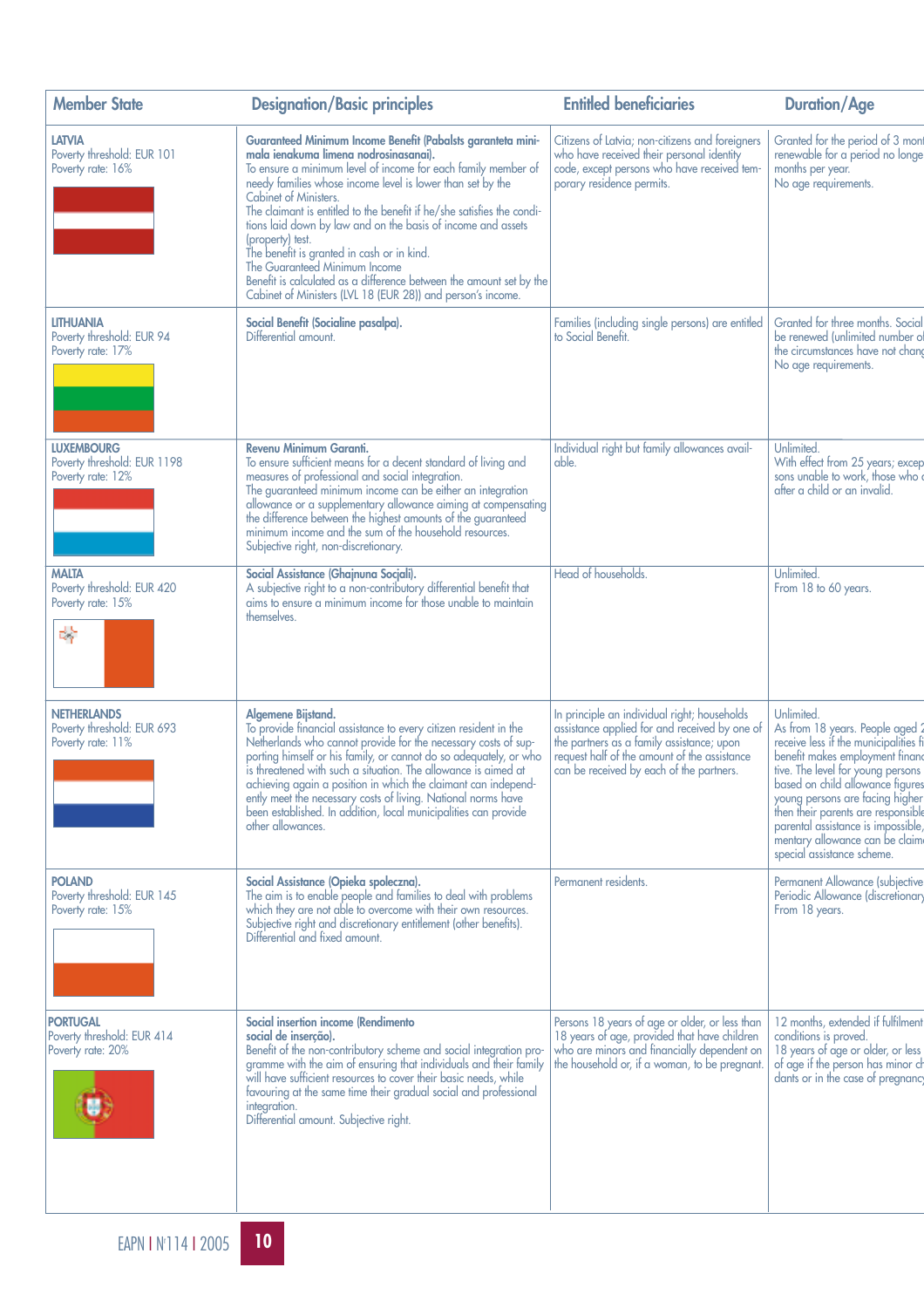| <b>Conditions</b>                                                                                                                          |                                                                                                                                                                                                                                                                                                                                                                                                    | <b>Determination</b>                                                                                                                                                                               | <b>Guaranteed amounts (case examples)</b>                                                                                                                                                                                                                                                                                                                                                                                                                                 |  |
|--------------------------------------------------------------------------------------------------------------------------------------------|----------------------------------------------------------------------------------------------------------------------------------------------------------------------------------------------------------------------------------------------------------------------------------------------------------------------------------------------------------------------------------------------------|----------------------------------------------------------------------------------------------------------------------------------------------------------------------------------------------------|---------------------------------------------------------------------------------------------------------------------------------------------------------------------------------------------------------------------------------------------------------------------------------------------------------------------------------------------------------------------------------------------------------------------------------------------------------------------------|--|
| hs and<br>r than 9                                                                                                                         | Unemployed beneficiaries capable of work are<br>obliged to register at the State Employment<br>Service, seek work and accept suitable offers<br>of work.<br>The beneficiaries are obliged to cooperate<br>with social workers in order to overcome the<br>situation.                                                                                                                               | Fixed by government. Municipalities can pay out<br>higher amounts as far as their budget allows.                                                                                                   | Maximum amounts (for beneficiaries with no income except Family<br>Benefit):<br>Single person: LVL 18.00 (EUR 28)<br>۰<br>· Couple no child: LVL 36.00 (EUR 55), one child: LVL 48.00 (EUR 74), 2<br>children: LVL 56.80 (EUR 87), 3 children: LVL 67.20 (EUR 103)<br>• Single parent family: one child: LVL 30.00 (EUR 46), 2 children: LVL<br>38.80 (EUR 59)                                                                                                            |  |
| <b>Benefit may</b><br>renewals) if<br>jed.                                                                                                 | Persons of working age who are without a job<br>must be registered at the Labour Exchange<br>and should be willing to work, train or retrain.<br>Refusal of job, training, public duties or works<br>supported by Employment Fund may lead to<br>suspension or refusal of granting Social<br>Benefit.                                                                                              | Set by Central Government. Based on the price of<br>basket of goods.                                                                                                                               | Monthly amounts for households with no other income:<br>Single person: LTL 121.50 (EUR 35)<br>• Couple without children: LTL 243.00 (EUR 70)<br>• Couple with 1 child (10 years): LTL 364.50 (EUR 106)<br>• Couple with 2 children (8, 12 years): LTL 486.00 (EUR 141)<br>• Couple with 3 children (8, 10, 12 years): LTL 620.00 (EUR 180)<br>• Single parent, 1 child (10 years): LTL 243.00 (EUR 70)<br>· Single parent, 2 children (8, 10 years): LTL 364.50 (EUR 106) |  |
| tions for per-<br>are looking                                                                                                              | To be ready to participate in active measures.                                                                                                                                                                                                                                                                                                                                                     | At the national level.<br>Fixed through political decision in comparison with<br>the social minimum wage (salaire social minimum)<br>and pension minima.                                           | Amounts excluding family allowances:<br>• Person living alone: EUR 999.35<br>Couple without children: EUR 1,499.05<br>• Couple with 1 child (10 years): EUR 1,589.99<br>• Couple with 2 children (10 and 12 years): EUR 1,680.93<br>• Couple with 3 children (8, 10 and 12 years): EUR 1,771.87<br>• Single parent family with one child (10 years): EUR 1,090.29<br>• Single parent family with 2 children (10 and 12 years): EUR 1, 181.23                              |  |
|                                                                                                                                            | Recipients are obliged to seek suitable work.                                                                                                                                                                                                                                                                                                                                                      | Fixed by Parliament.<br>Based on the minimum wage.                                                                                                                                                 | Monthly amounts for households with no other income:<br>Single person: MTL 136.74 (EUR 320)<br>Couple without children: MTL 151.95 (EUR 357)<br>Couple with 1 child: MTL 167.15 (EUR 392)<br>Couple with 2 children: MTL 182.36 (EUR 428)<br>Couple with 3 children: MTL 197.57 (EUR 464)<br>Single parent, 1 child: MTL 151.95 (EUR 357)<br>Single parent, 2 children: MTL 167.15 (EUR 392)                                                                              |  |
| 21 or 22 may<br>nd that full<br>ially unattrac-<br>under 21 is<br>. If these<br>living costs,<br>for them. If<br>a supple-<br>ed under the | People must do as much as possible to support<br>themselves. Every recipient must try to get<br>work, accept a suitable employment and be<br>registered at the Employment Office.<br>If the claimant refuses to co-operate with an<br>action plan, the social services can impose<br>sanctions (cut or complete suspension of the<br>benetit).                                                     | Laid down in the National Social Assistance Act<br>(Algemene bijstandswet, Abw), which specifies<br>standard rates to be paid per month. The standard<br>rates are linked to the net minimum wage. | Monthly net standard rates (excluding family benefits) for persons aged 21<br>to $65:$<br>• Married couples/cohabitants with or without children: EUR 1,103.34<br>• Lone parents: EUR 772.34<br>• Single persons: EUR 551.67<br>In addition, a holiday allowance is paid of 8% of these rates. Lone parents<br>and single persons can get an additional allowance up to EUR 220.67 by<br>the municipality.                                                                |  |
| right) or<br>right).                                                                                                                       | All those capable of work must be available<br>for work, training or socio-professional inte-<br>gration and be registered with the labour<br>office, except for persons entitled to a<br>Permanent Allowance for the care of a handi-<br>capped child.<br>Periodic Allowance can be awarded in case of<br>financial problems due to for example unem-<br>ployment, chronic illness or disability. | Set at national level by the Government.                                                                                                                                                           | Monthly Permanent Allowance (Zasi?ek Sta?y): min. PLN 30 (EUR 6.26),<br>max. PLN 418 (EUR 87).<br>Monthly Periodic Allowance (Zasi?ek Okresowy): min. PLN 20 (EUR 4.17),<br>max. PLN 418 (EUR 87).                                                                                                                                                                                                                                                                        |  |
| of the legal<br>than 18 years<br>ild depen-                                                                                                | Availability for employment, as well as occu-<br>pational training and integration activities.<br>Persons between 18 and 30 years of age must<br>register at the competent employment centre.                                                                                                                                                                                                      | Fixed at national level. No regional differentiation.<br>The allowance must be at least 5% of the amount of<br>the non-contributory social pension of EUR 151.84.                                  | • Single person: EUR 151.84<br>Couple: EUR 303.68<br>Household with 3 adults: EUR 409.97<br>Single parent family, one child: EUR 227.76<br>• Single parent family, two children: EUR 303.68<br>• Couple with one child: EUR 379.60<br>• Couple with 2 children: EUR 455.52<br>• Couple with 3 children: EUR 546.62                                                                                                                                                        |  |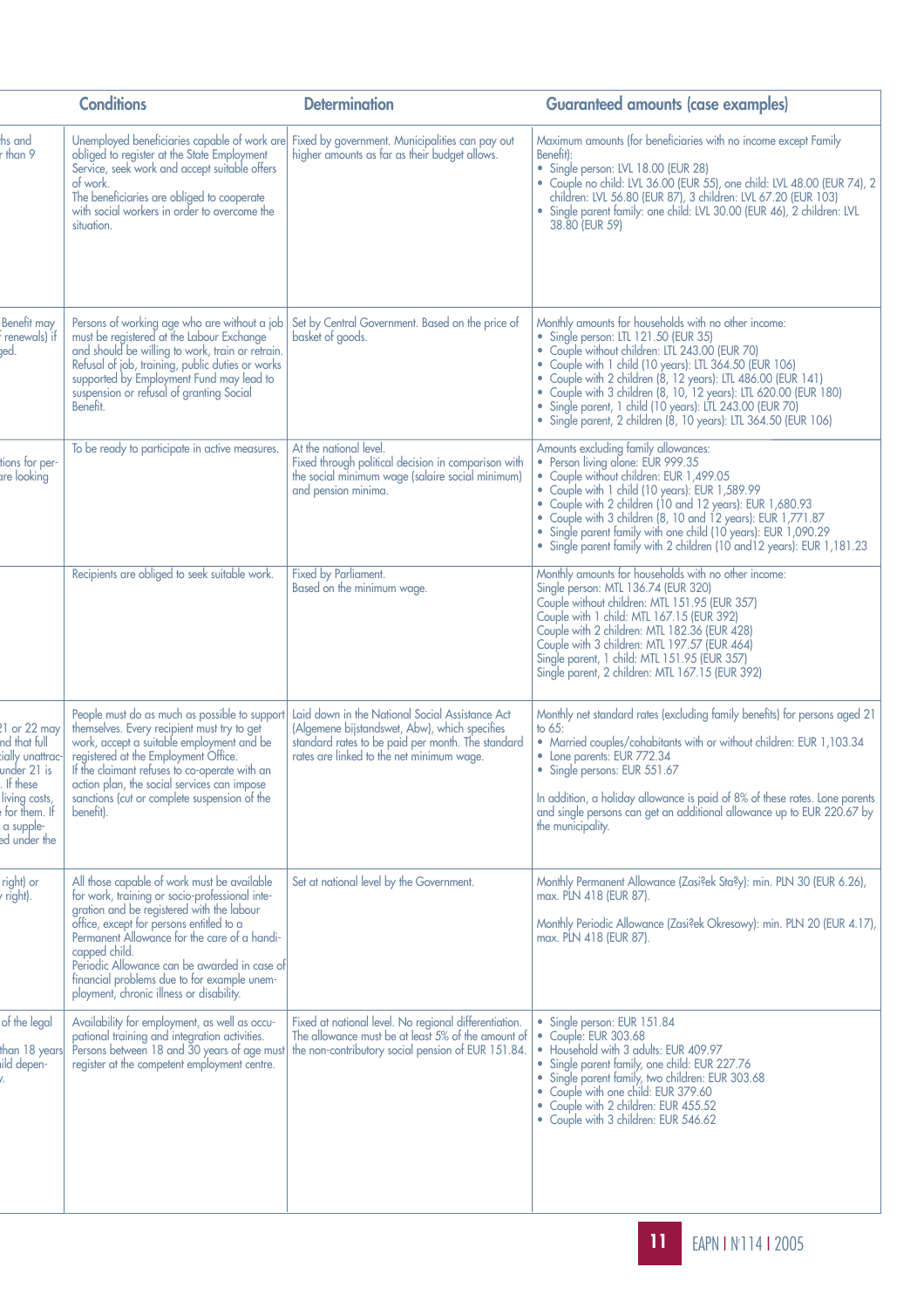| <b>Member State</b>                                                      | <b>Designation/Basic principles</b>                                                                                                                                                                                                                                                                                                                                                                                                            | <b>Entitled beneficiaries</b>                                                                                                                    | <b>Duration/Age</b>                                                                                                                                                                                                                                                                                                                                                                                                                                                                                                                                      |
|--------------------------------------------------------------------------|------------------------------------------------------------------------------------------------------------------------------------------------------------------------------------------------------------------------------------------------------------------------------------------------------------------------------------------------------------------------------------------------------------------------------------------------|--------------------------------------------------------------------------------------------------------------------------------------------------|----------------------------------------------------------------------------------------------------------------------------------------------------------------------------------------------------------------------------------------------------------------------------------------------------------------------------------------------------------------------------------------------------------------------------------------------------------------------------------------------------------------------------------------------------------|
| <b>SLOVAKIA</b><br>Poverty threshold: EUR 145<br>Poverty rate: 21%       | Benefit in Material Need (Dávka v hmotnej núdzi).<br>Non-contributory benefit that aims to ensure a minimum income<br>for those unable to maintain their basic living conditions.<br>Differential amount according to the number of household mem-<br>bers. Subjective right, non-discretionary.                                                                                                                                               | Individuals, and households (families).                                                                                                          | The benefit is provided by the Sto<br>tion of 24 months, after that by th<br>ties.<br>No age requirements.                                                                                                                                                                                                                                                                                                                                                                                                                                               |
| <b>SLOVENIA</b><br>Poverty threshold: EUR 348<br>Poverty rate: 11%       | Financial Social Assistance (denarna socialna pomoc).<br>To provide financial assistance to individuals and families who, for<br>reasons beyond their control, are temporarily unable to secure<br>sufficient funds for basic subsistence according to statutory crite-<br>ria.<br>Social Work Centre may grant Financial Social Assistance to help<br>alleviate temporary material hardship of those without sufficient<br>subsistence means. | All permanent residents and those entitled on<br>a basis of international agreements ratified by<br>the Republic of Slovenia.                    | The duration of Financial Social A<br>may not exceed a period of 3 mo<br>granted for the first time. In the co<br>renewals (unlimited number of rei<br>cumstances have not changed) a<br>period of 6 months is possible.<br>If due to a person's age, state of i<br>ity, or other relevant circumstance<br>social status cannot be expected t<br>then the benefit may also be grar<br>maximum of 12 months.<br>Assistance is also given to single<br>over 18 years, who are neither m<br>cohabiting and have no children.<br>conditions relating to age. |
| <b>SPAIN</b><br>Poverty threshold: EUR 544<br>Poverty rate: 19%          | Ingreso mínimo de inserción or Renta mínima.<br>Combat poverty by means of cash benefits, for the basic needs of<br>livina.<br>Differential amount. Subjective right, non-discretionary, sometimes<br>subject to budget funds.                                                                                                                                                                                                                 | Isolated people or independent family units.                                                                                                     | Generally 12 months; possibility<br>ed.<br>Between 25 and 65 years of age<br>25 entitled to maintenance or ha<br>people.                                                                                                                                                                                                                                                                                                                                                                                                                                 |
| <b>SWEDEN</b><br>Poverty threshold: EUR 709<br>Poverty rate: 9%          | Ekonomiskt bistånd.<br>Social assistance is a form of last resort assistance. The assistance<br>is given when a person (or a family) is temporarily (for a shorter<br>or longer period) without sufficient means to meet the necessary<br>costs of living.                                                                                                                                                                                     | In principle individual right. The situation of<br>the household (married or unmarried couples<br>with minor children) is considered as a whole. | Unlimited, until circumstances no<br>require it. Assistance is given to t<br>a whole, as long as parents are<br>support their children.<br>No other condition relating to ag                                                                                                                                                                                                                                                                                                                                                                             |
| <b>UNITED KINGDOM</b><br>Poverty threshold: EUR 749<br>Poverty rate: 17% | Income Support.<br>Tax financed scheme providing financial help for people who are<br>not in full time work (16 hours or more a week for the claimant,<br>24 hours or more for claimant's partner), who are not required to<br>register as unemployed and whose income from all sources is<br>below a set minimum level.<br>Differential amount.                                                                                               | Allowance received by individual who may<br>claim for a partner and any dependant chil-<br>dren in the household.                                | <b>Unlimited</b><br>In general, from 18 years of age<br>circumstances, persons aged 16<br>qualify.                                                                                                                                                                                                                                                                                                                                                                                                                                                       |

*Sources: Eurostat for poverty figures (reference year: 2001); MISSOC for info on minimum income schemes: http://europa.eu.int/comm/employment social/social protection/missoc en.htm*

EAPN I <sup>N</sup> **2** <sup>r</sup> 114 I 2005 **12**

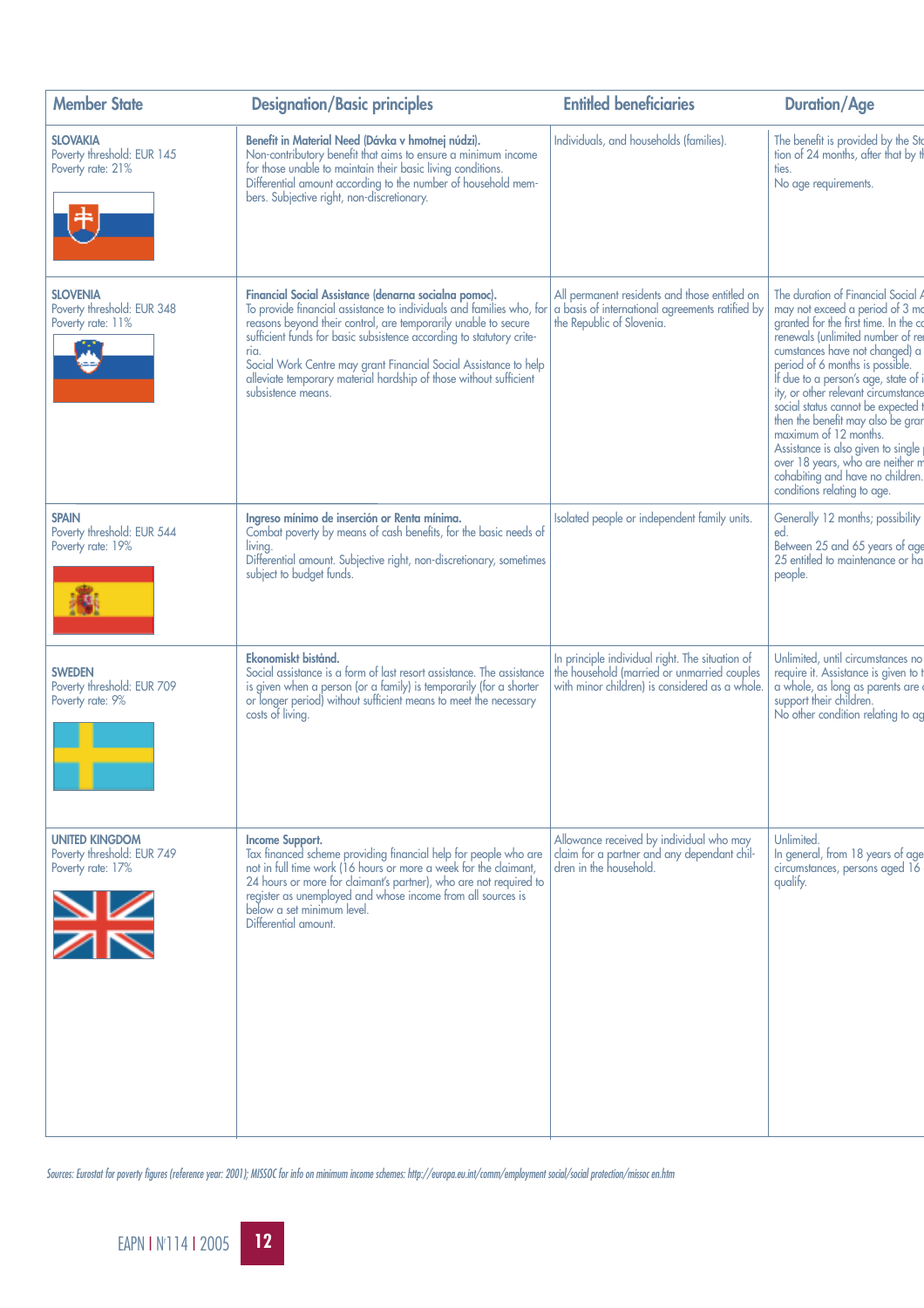| <b>Conditions</b>                                                                                                                                                   |                                                                                                                                                                                                                                                                                                                                                                                                                                                       | <b>Determination</b>                                                                                                                                                                                                                                                                                                                                                                                                                                         | <b>Guaranteed amounts (case examples)</b>                                                                                                                                                                                                                                                                                                                                                                                                                                                                                                                                                                                          |
|---------------------------------------------------------------------------------------------------------------------------------------------------------------------|-------------------------------------------------------------------------------------------------------------------------------------------------------------------------------------------------------------------------------------------------------------------------------------------------------------------------------------------------------------------------------------------------------------------------------------------------------|--------------------------------------------------------------------------------------------------------------------------------------------------------------------------------------------------------------------------------------------------------------------------------------------------------------------------------------------------------------------------------------------------------------------------------------------------------------|------------------------------------------------------------------------------------------------------------------------------------------------------------------------------------------------------------------------------------------------------------------------------------------------------------------------------------------------------------------------------------------------------------------------------------------------------------------------------------------------------------------------------------------------------------------------------------------------------------------------------------|
| ate for a dura-<br>e municipali-                                                                                                                                    | Able bodied applicants of working age must<br>be willing to accept offers of suitable work,<br>training or practice small community services<br>and be registered at the Office of Labour,<br>Social Affairs and Family in order to receive<br>the higher amount of Benefit in material need.                                                                                                                                                         | Subsistence Minimum (?ivotné minimum) is set at<br>national level by Parliament, the adjustment is car-<br>ried out by the Ministry of Labour, Social Affairs<br>and Family. It is considered to be the necessary<br>minimum income of a person in material need. It<br>covers one warm meal per day, inevitable clothes<br>and shelter.<br>The amount of the Benefit in Material Need also<br>takes into consideration the relation to the minimum<br>wage. | Monthly maximum amounts including child allowance for households with<br>no other income:<br>• Single person: SKK 4,130 (EUR 102)<br>• Couple without children: SKK 7,310 (EUR 181)<br>• Couple with 1 child (10 years): SKK 8,190 (EUR 203)<br>• Couple with 2 children (8, 12 years): SKK 8,740 (EUR 217)<br>• Couple with 3 children (8, 10, 12 years): SKK 9,290 (EUR 230)<br>• Single parent, 1 child (10 years): SKK 5,590 (EUR 139)<br>· Single parent, 2 children (8, 10 years): SKK 6, 140 (EUR 152)                                                                                                                      |
| ssistance<br>nths when<br>ise of<br>newals if cir-<br>maximum<br>llness/invalid-<br>s, his/her<br>o improve<br>ited for a<br>persons aged<br>arried nor<br>No other | In principle everyone is obliged to support him<br>or herself through work.<br>Participation in an active employment pro-<br>gramme must be considered before granting<br>assistance benefit. Entitlement maybe linked to<br>signing a contract with the Social Work<br>Centre.<br>Financial Social Assistance shall not be grant-<br>ed if savings or property exceed the level of<br>24 times the national minimum wage of SIT<br>111,484 (EUR 467) | At national level (no regional differentiation).<br>The level of Financial Social Assistance is linked to<br>the Basic Minimum Income (minimalni dohodek)<br>determined by and adjusted in accordance with the<br>Social Protection Act (Zakon o socialnem varstvu)<br>once a year.                                                                                                                                                                          | Monthly amounts of Financial Social Assistance for households with no<br>other income:<br>· Single person: SIT 45,524 (EUR 191)<br>• Couple without children: SIT 77,391 (EUR 324)<br>• Couple with 1 child: SIT 91,048 (EUR 382)<br>• Couple with 2 children: SIT 104,705 (EUR 439)<br>• Couple with 3 children: SIT 118,362 (EUR 496)<br>· Single parent, 1 child: SIT 72,838 (EUR 305)<br>• Single parent, 2 children: SIT 86,496 (EUR 363)                                                                                                                                                                                     |
| to be extend-<br>; those under<br>ndicapped                                                                                                                         | Must be capable of working. The beneficiary<br>has to participate in an individually tailored<br>reintegration programme.                                                                                                                                                                                                                                                                                                                             | By Autonomous Communities (Comunidades<br>Autónomas).<br>Important distinction of benefits between EUR 180<br>and EUR 228, of supplements for family members<br>and of access conditions.                                                                                                                                                                                                                                                                    | The amount depends on:<br>· Autonomous Communities (Comunidades Autónomas).<br>• The existence of dependant relatives.<br>• Budgetary availability.                                                                                                                                                                                                                                                                                                                                                                                                                                                                                |
| longer<br>he family as<br>obliged to<br>e.                                                                                                                          | Everybody is bound to support him/herself<br>first, and must try to get a job with a sufficient<br>salary at all times, as long as he/she is able to<br>work.                                                                                                                                                                                                                                                                                         | A combination of the national level and the local.<br>For some items of expenditure the Government and<br>Parliament decide the amount yearly. For other<br>items the municipalities ought to pay the real costs<br>if they are reasonable.                                                                                                                                                                                                                  | Monthly amounts covering expenditures on food, clothing and footwear,<br>play and leisure, disposable articles, health and hygiene, daily newspaper,<br>telephone and television fee:<br>• Single person: SEK 2,650 (EUR 290)<br>• Couple: SEK 4,840 (EUR 529)<br>• Children (depending on age): min. SEK 1,470 (EUR 161), max. SEK<br>2,440 (EUR 267)<br>For common expenditures in the households a special amount is added<br>depending on the size of the household. Case examples (total amounts):<br>· Single person: SEK 3,370 (EUR 369)<br>• Couple without children: SEK 5,640 (EUR 617)                                  |
| In special<br>and 17 may                                                                                                                                            | Personal Advisers meetings are compulsory.<br>Persons capable of working are entitled to<br>income based Jobseekers' Allowance rather<br>than Income Support.<br>Capital, excluding a dwelling treated as a<br>home, of applicant and/or partner if any,<br>must be below GBP 8,000 (EUR 11,852) for<br>those aged under 60, GBP 12,000 (EUR<br>17,778) for those aged over 60 and GBP<br>16,000 (EUR 23,704) for applicants in care<br>homes.        | Set by Government at the national level. No<br>regional differentiation.                                                                                                                                                                                                                                                                                                                                                                                     | Monthly amounts (converted weekly rates) including family benefit where<br>appropriate. Full Housing Benefit and Council Tax Benefit are included in<br>respect of average local authority charges for family type and size:<br>Single aged 25: GBP 472.81 (EUR 700)<br>Couple, no children: GBP 623.18 (EUR 923)<br>Couple, child of 10: GBP 895.01 (EUR 1,326)<br>Couple, two children 8 and 12: GBP 1,111.59 (EUR 1,647)<br>Couple, three children 8, 10 and 12: GBP 1,296.97 (EUR 1,921)<br>Lone parent, aged 18+, child of 10: GBP 742.04 (EUR 1,099)<br>Lone parent, aged 18+, two children 8 and 10: GBP 957.32 (EUR 1,418) |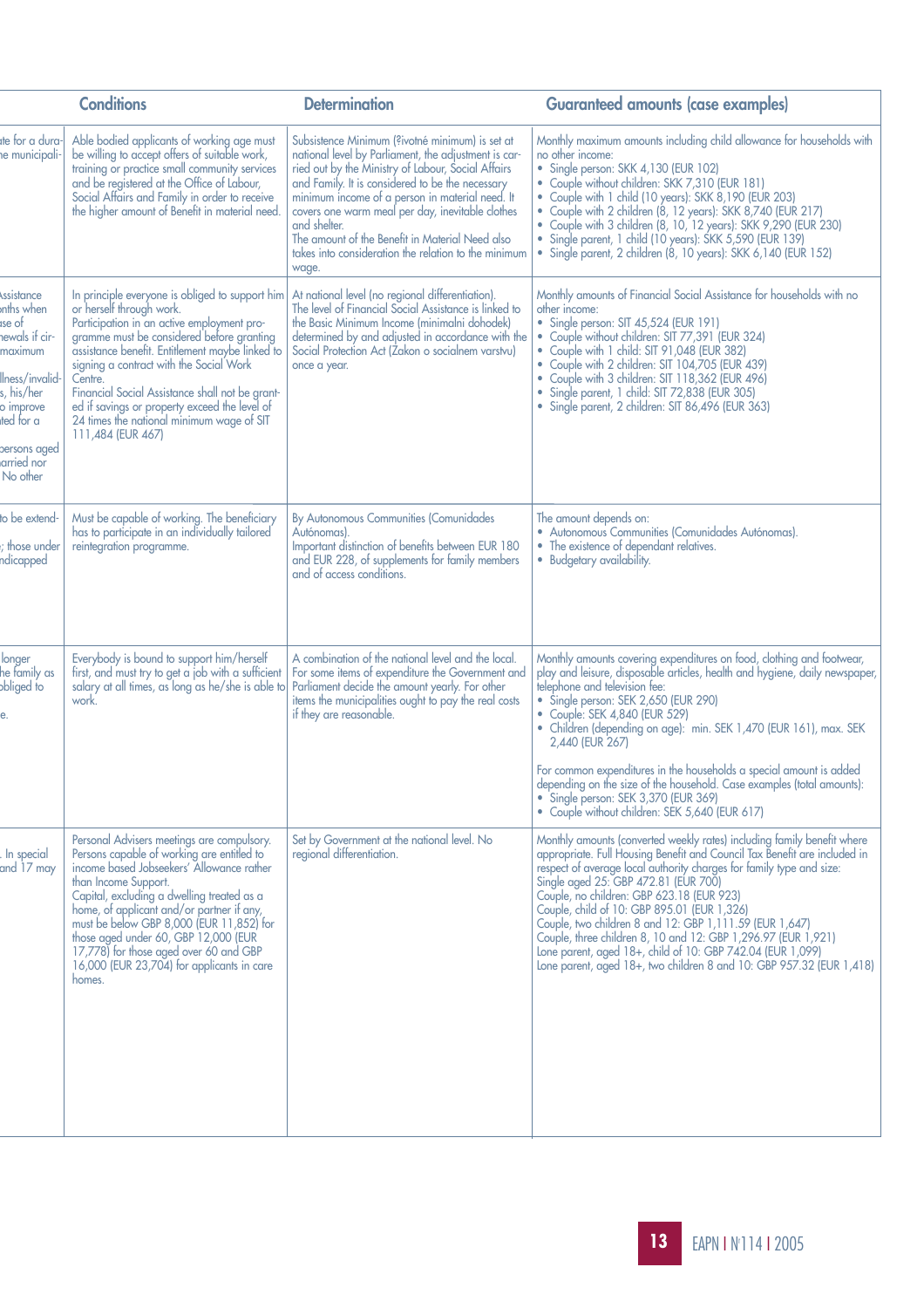

*Philippe Van Parijs teaches economic ethics and political philosophy at the Catholic University of Louvain (Belgium) and at the University of Harvard (USA). He is one of the founders of the Basic Income Earth Network (BIEN).*



*Yannick Vanderborght teaches comparative social protection at the Catholic University of Louvain (Belgium). He is a member of the BIEN Executive Committee.*

## *"The basic income is a credible alternative"*

The Basic Income Earth Network (BIEN) wants conventional minimum income schemes replaced by a universal basic income. We talked to two of the advocates of the idea.

#### **EAPN: What's the difference between a basic income and a minimum income?**

**Philippe Van Parijs**: *A basic income differs in three ways from conventional minimum income schemes: it is a strictly individual right, it is not means-tested and it is not just for those who are prepared to undertake some activity or work in return. In short, the basic income would be paid to everyone, rich and poor, from the cradle to the grave.*

#### **What practical benefits would it have?**

**PVP**: *The current system targets people who are not working, while requiring some "counterpart": those who refuse to take up jobs which are deemed suitable have their benefits stopped. And their allowance is also reduced or withdrawn in case of employment. The basic income, by contrast, would replace the safety net with a secure basis on which people experiencing poverty can rebuild both their working and social lives. It would also cut the red tape for the State and the people concerned.*

#### **Doesn't getting an allowance imply making some effort in return?**

**Yannick Vanderborght**: *The basic income is definitely more effective than conventional minimum income schemes as an "activation" measure. One objection often raised is that the basic income would make people workshy. Proponents of the active welfare state tend to prefer refundable tax credits, through which the State contributes a specific amount to workers on low earnings. But that is a complicated and poorly understood system, not to say that the payment often comes after the event, and too late. The advantage of the basic income is that the worstoff are sure of always getting it. It is not a bridging scheme, because you keep the basic income even if you find work.*

**PVP**: *The moral objection to the basic income comes from it being perceived as a "handout", by people who believe that you are only entitled to money if you work for it. This disregards the fact that resources, social positions and opportunities are also gifts, distributed very unequally within society. An equal basic income distributes gifts far more fairly than this inequality-creating lottery.*

**Considering the economic implications and political constraints, it doesn't look easy to get off the ground...**

**PVP**: *The basic income is a credible alternative to the systems in place. We are not looking for an implementation that would completely overturn income structures. It has to start off in a small way, and be phased in; there are already related schemes around (like universal child benefit and refundable tax credits), and these can be regarded as crucial steps towards a real basic income.*

*The first phase could consist in replacing the lower part of all existing benefits by a low basic income. There would be a secure unconditional basis, but lower than the income currently guaranteed to a single person. For people with no other income, the basis would be topped up, but with the supplement still subjected to the usual conditions. The same would hold for people receiving other kinds of benefit (pension, unemployment, etc.): they would receive a basic income, conditionally supplemented to bring them up at least to their current level of benefit. On the other hand, for anyone earning above the minimum wage, the basic income could be equal to the amount of tax breaks they currently get, which should be suppressed. For most households, the introduction of the basic income would therefore cost no more than today. The scheme would generate an added cost only for the small number of people not falling in the above categories (e.g., fulltime homemakers, some part-time workers). The net cost of such a basic income would involve no more than a small rise in taxation.*

**Y.V.**: *Politically, it is not a done deal... but it is being discussed everywhere, in Ireland, Catalonia, Germany, Belgium, etc. One problem is that it would be better if it were a European measure, to avoid triggering off migration. Although the inflexibility of current social protection systems makes them hard to reform, you have to ask the question who will take responsibility for launching what is perceived as such a radical scheme. One must also heed the opposition of many trade unions who fear the minimum wage being thrown into question. But the basic income has the backing of many big thinkers, including some Nobel Prize winners, and for the first time in history, it has even been turned into law in Brazil in 2004, even though it will only be phased in very gradually.*

*Interview: Vincent Forest For more information: Vanderborght, Yannick & Van Parijs, Philippe, L'Allocation universelle. Paris: La Découverte ('Repères'), 2005. See also www.basicincome.org*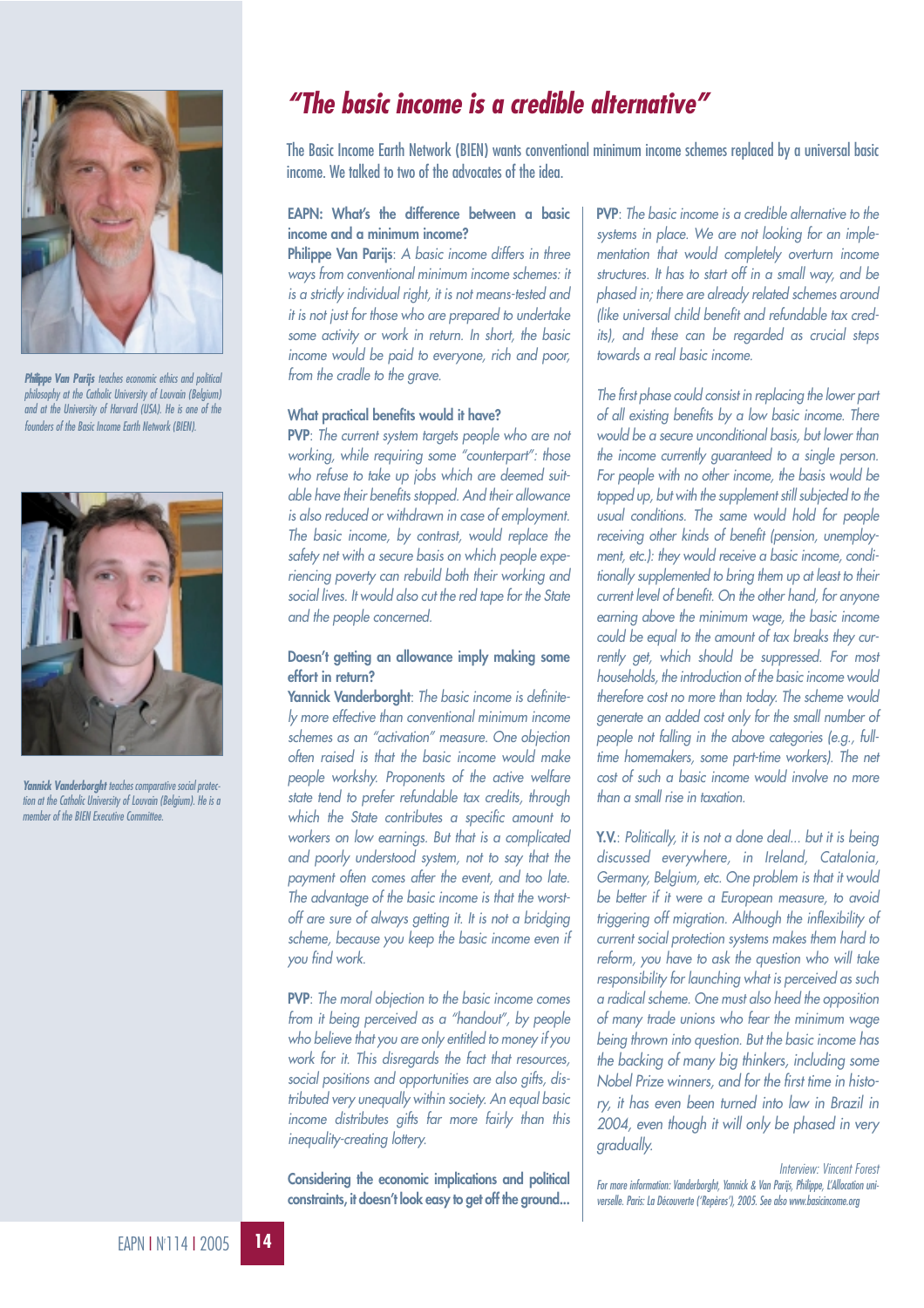hat are the key trends since the publication of the National Action Plan on social inclusion? Most economic trends evolve as favourably as possible despite a period of economic slow-**Social policy in Hungary at a glance<br>
Material policy in Hungary at a glance**<br>
a bottom section han<br>
metals since the dependence of the state of the state of the state of the state of the state of the state of the state o **W**

down in the EU, while fiscal problems have become more difficult. Despite many government efforts aiming at job creation, the labour market remains characterised by a low activity rate (57%). The demographic trends, particularly life expectancy, seem to evolve favourably, while inequalities in income, wealth, education, and probably those between regions have increased or stagnated. The headcount of poverty shows figures have remained unchanged or have perhaps slightly reduced, while deep poverty has aggravated. Attempts to promote social integration have been weakened by the scarcity of, and cuts in public funding.

Efforts to solve major problems such as enhancing competitiveness, reducing income inequalities, alleviating deep poverty, and protecting the State budget, were organised in spring 2005 into the "100 steps" programme. The new measures will be implemented gradually, some from September 2005, some from January 2006.

The explicit dual objective of the "100 steps" programme is strengthening competitiveness and rebalancing social inequalities particularly if they are due to State action or inaction.

#### **The areas covered by the "100 steps" programme**

While many important areas are touched upon in the framework of the "100 steps" programme, the scope of the steps varies.

*Labour programmes* cover two sub-spheres of the labour market, notably unemployment provisions and steps aiming at "whitening" the grey zones. In order to alleviate stigma and/or to emphasise the role of work, or to improve "incentives" to work, *unemployment* benefit will be called *job-search benefit.*

The *Education* section handles mainly one issue, the gap between technical training and labour demands. Technical schools, training courses and students are given various (not very significant) incentives to improve training and adjust better to demand.

The proposal for changing the *child benefit system* is the most important from the perspective of social exclusion and justice. It foresees the amalgamation of the three main types of child cash benefit, namely the universal family allowance (2.2 million children), the means-tested regular child assistance (600-700 thousand children, not very well targeted), and the tax allowance for those who can deduct it (about one million children). According to the 100 steps, the three elements will be added up and redistributed in a universal way. This would favour lower income groups and abolish the demeaning procedure of means-testing complete with home visits for *all* applications, etc. The previous system subsists in the case of cash/in kind benefits such as school meals. This system is not particularly favourable to the poorest groups, including families with child. On the whole, though, the proposal would make the system more predictable, strengthen social rights, and would abolish some inequalities.

The changes in *health provision* make urgent care in remote areas more accessible, strengthen prevention, and help reduce the budget by applying stricter rules of prescriptions, access and funding of health vouchers. The sicker and poorer groups may be unfavourably affected.

As regards *housing* the proposals mainly favour the population of derelict housing estates offering the inhabitants, mostly lower middle class people and pensioners, cheaper credit for housing rehabilitation.

The proposed changes in the tax system - supposedly - serve mainly the nation's competitiveness objectives. The highest VAT rate as well as the highest tax rate are to be lowered.

*Based on the First report of the Hungarian non-governmental expert to the European Commission on the preparation of the National Action Plan on Social Inclusion (NAP/incl) 2004-2006, Hungary - Prepared by Zsuzsa Ferge with the contribution of László Bass and Ágnes Darvas.*

#### **A SNAPSHOT OF THE HUNGARIAN NETWORK**

The Hungarian Anti Poverty Network (HAPN) is an independent network of Hungarian NGOs involved in the fight against poverty and social exclusion. HAPN was established in April 2004 by 17 organisations. Currently it has 73 member organisations, including the Hungarian Red Cross, the Salvation Army, foundations and public benefit companies.

HAPN is an informal network with no legal status. Its main decision making body is the General Assembly which meets once a year. HAPN has a 10-member Coordinating Committee (including 7 regional and 3 individual representatives, elected by the General Assembly annually) which meets every month and co-ordinate the activities of the Network. In March 2005 the network held a seminar in order to establish three task forces on the following issues: Structural Funds, Social Inclusion and Employment. These task forces meet regularly and besides this, communicate through mailing lists.

The network constantly seeks new opportunities to address decision-makers for the sake of changing the image of poverty. As an example HAPN recently participated in the "Sziget Festival" which is an outstanding Youth Festival held annually in Budapest. It also finds that European Meetings of people experiencing poverty were a proper way of lobbying. HAPN is therefore organising the Hungarian Meeting of People Experiencing Poverty in October 2005 with the support of the Hungarian Ministry of Youth, Family, Social Affairs and Equal Opportunities.

> *Adrienn Hegyesi HAPN coordinator*